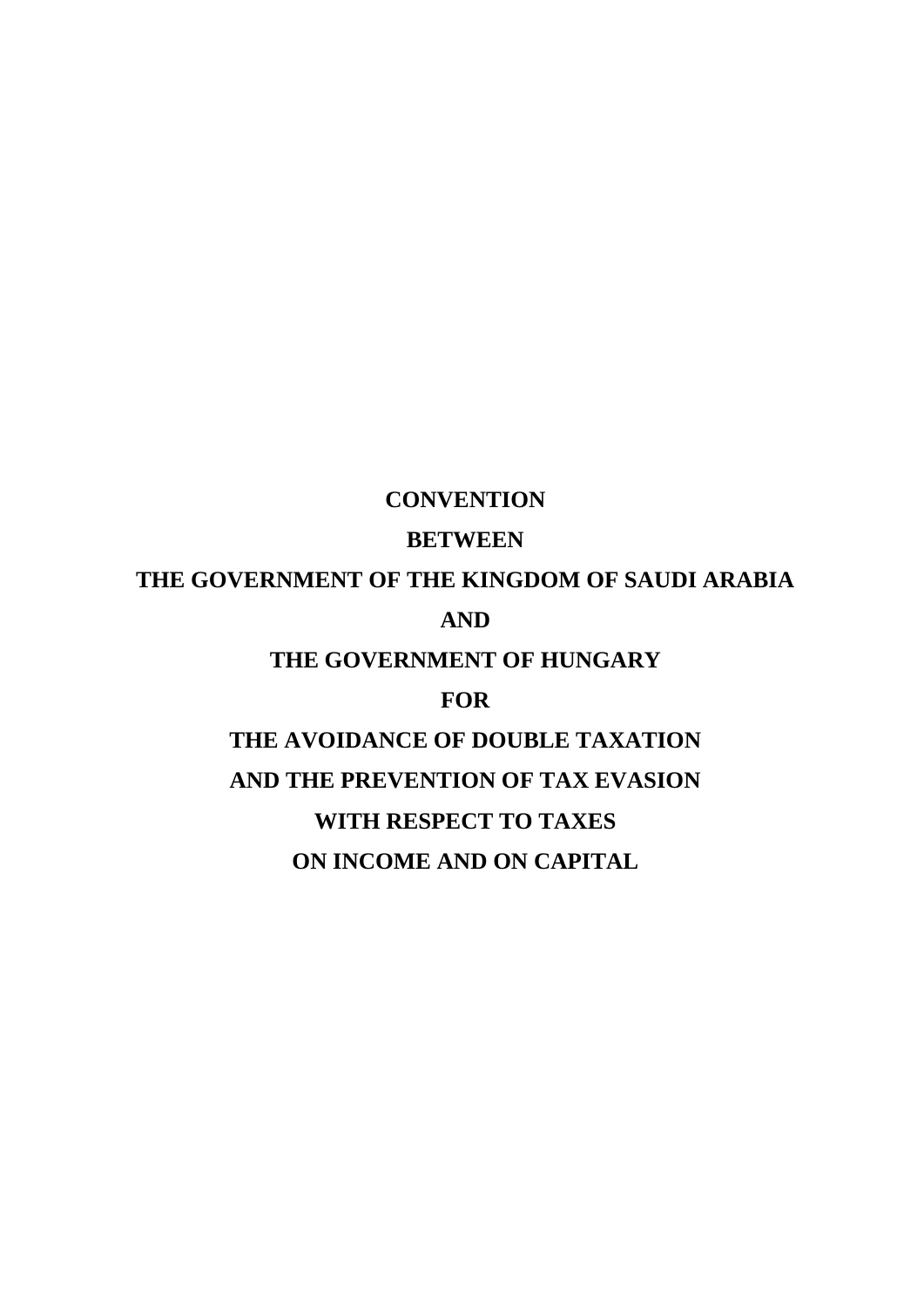The Government of the Kingdom of Saudi Arabia and the Government of Hungary,

Desiring to conclude a Convention for the avoidance of double taxation and the prevention of tax evasion with respect to taxes on income and on capital, and to further develop and facilitate their relationship;

Have agreed as follows:

## Article 1

## Persons Covered

This Convention shall apply to persons who are residents of one or both of the Contracting States.

# Article 2

## Taxes Covered

- 1. This Convention shall apply to taxes on income and on capital imposed on behalf of a Contracting State or of its local authorities, irrespective of the manner in which they are levied.
- 2. There shall be regarded as taxes on income and on capital all taxes imposed on total income, on total capital or on elements of income or of capital, including taxes on gains from the alienation of movable or immovable property, taxes on the total amounts of wages or salaries paid by enterprises, as well as taxes on capital appreciation.
- 3. The existing taxes to which this Convention shall apply are in particular: (a)in the case of the Kingdom of Saudi Arabia:
	- i) the Zakat;
	- ii) the income tax including the natural gas investment tax;
		- (hereinafter referred to as "Saudi tax");
	- (b) in the case of Hungary:
		- i) the personal income tax;
		- ii) the corporate tax;
		- iii) the land parcel tax; and
		- iv) the building tax;
		- (hereinafter referred to as "Hungarian tax").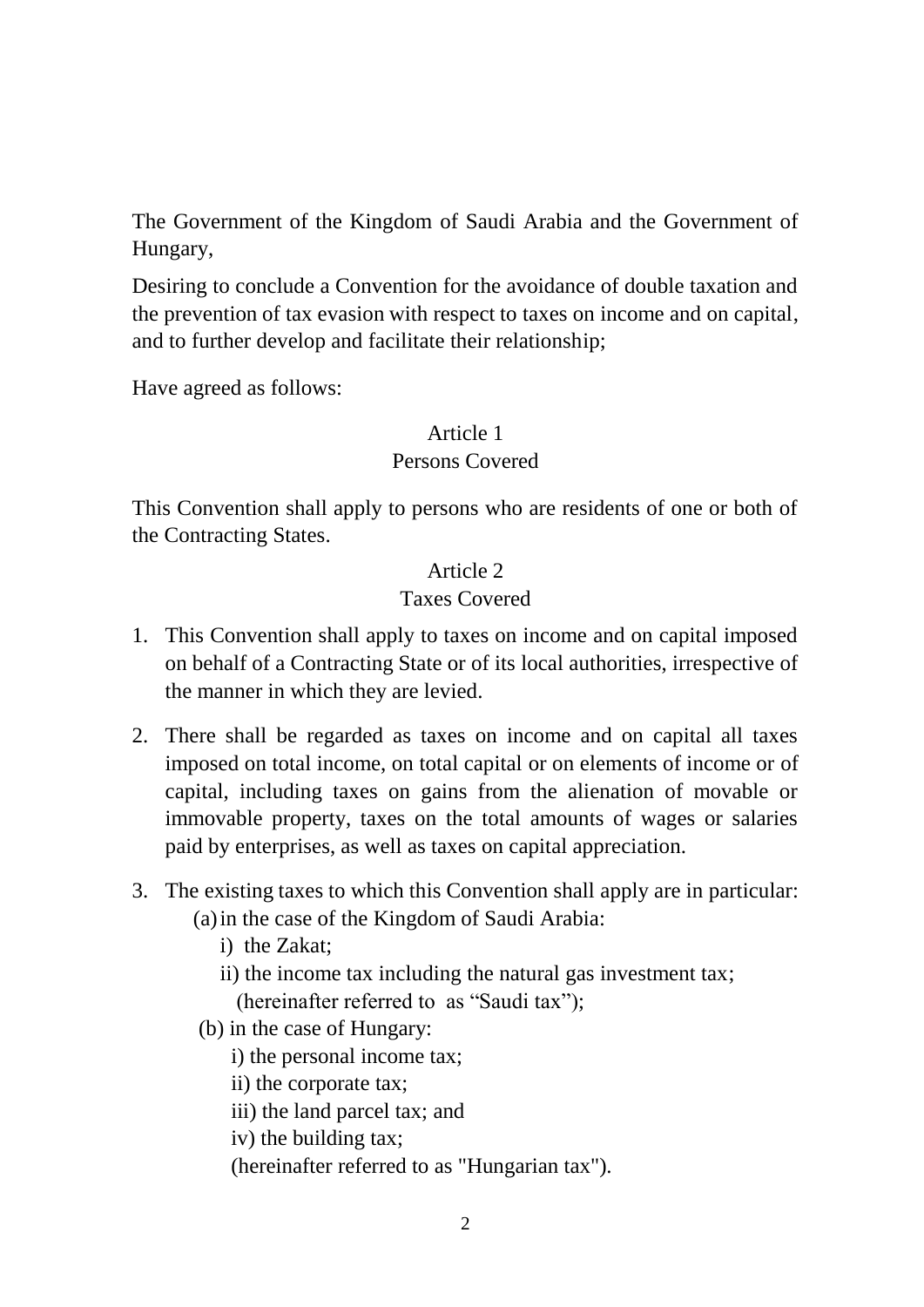4. The provisions of this Convention shall also apply to any identical or substantially similar taxes that are imposed by either Contracting State after the date of signature of this Convention in addition to, or in place of, the existing taxes. The competent authorities of the Contracting States shall notify each other of any significant changes that have been made in their respective taxation laws.

# Article 3

## General Definitions

- 1. For the purposes of this Convention, unless the context otherwise requires:
	- (a) the term "Kingdom of Saudi Arabia" means the territory of the Kingdom of Saudi Arabia which also includes the area outside the territorial waters, where the Kingdom of Saudi Arabia exercises its sovereign and jurisdictional rights in their waters, sea bed, sub-soil and natural resources by virtue of its law and international law;
	- (b) the term "Hungary" when used in a geographical sense, it means the territory of Hungary;
	- (c) the terms "a Contracting State" and "the other Contracting State" mean the Kingdom of Saudi Arabia or Hungary, as the context requires;
	- (d) the term "person" includes an individual, a company and any other body of persons, including the State or its local authorities;
	- (e) the term "company" means any body corporate or any entity which is treated as a body corporate for tax purposes;
	- (f) the terms "enterprise of a Contracting State" and "enterprise of the other Contracting State" mean respectively an enterprise carried on by a resident of a Contracting State and an enterprise carried on by a resident of the other Contracting State;
	- (g) the term "international traffic" means any transport by a ship or aircraft operated by an enterprise which has its place of effective management in a Contracting State, except when the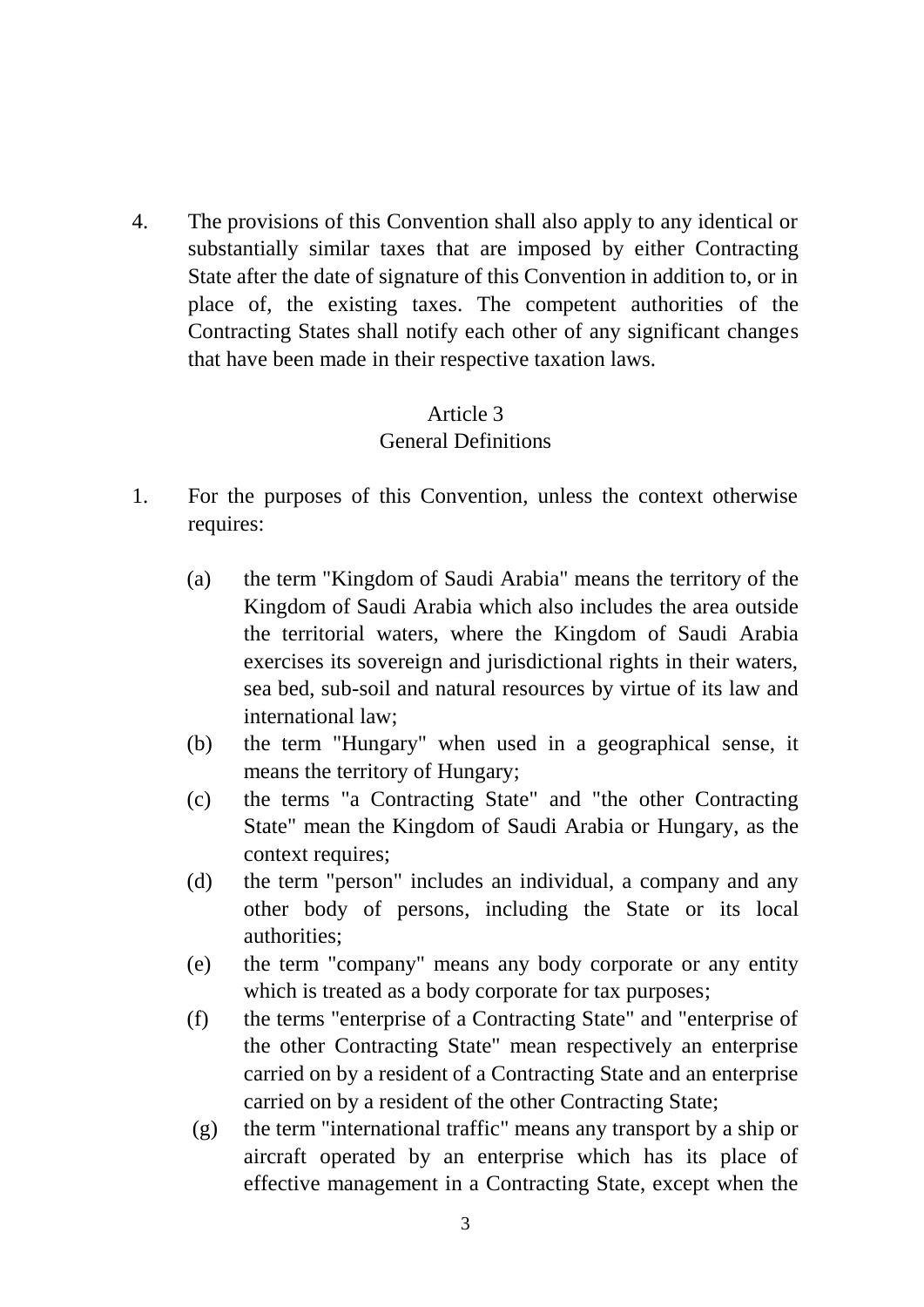ship or aircraft is operated solely between places in the other Contracting State;

- (h) the term "national" means:
	- i) any individual possessing the nationality of a Contracting State;
	- ii) any legal person, partnership, association or any other entity deriving its status as such from the laws in force in a Contracting State;
- (i) the term "competent authority" means:
	- i) in the case of the Kingdom of Saudi Arabia, the Ministry of Finance represented by the Minister of Finance or his authorized representative;
	- ii) in the case of Hungary, the minister responsible for tax policy or his authorised representative.
- 2. As regards the application of this Convention at any time by a Contracting State, any term not defined therein shall, unless the context otherwise requires, have the meaning that it has at that time under the law of that State for the purposes of the taxes to which this Convention applies, any meaning under the applicable tax laws of that State prevailing over a meaning given to the term under other laws of that State.

## Article 4

#### Resident

1. For the purposes of this Convention, the term "resident of a Contracting State" means any person who, under the laws of that State, is liable to tax in that State by reason of his domicile, residence, place of incorporation, place of management or any other criterion of a similar nature, and also includes that State and any local authorities thereof.

This term, however, does not include any person who is liable to tax in that State in respect only of income from sources in that State or capital situated therein.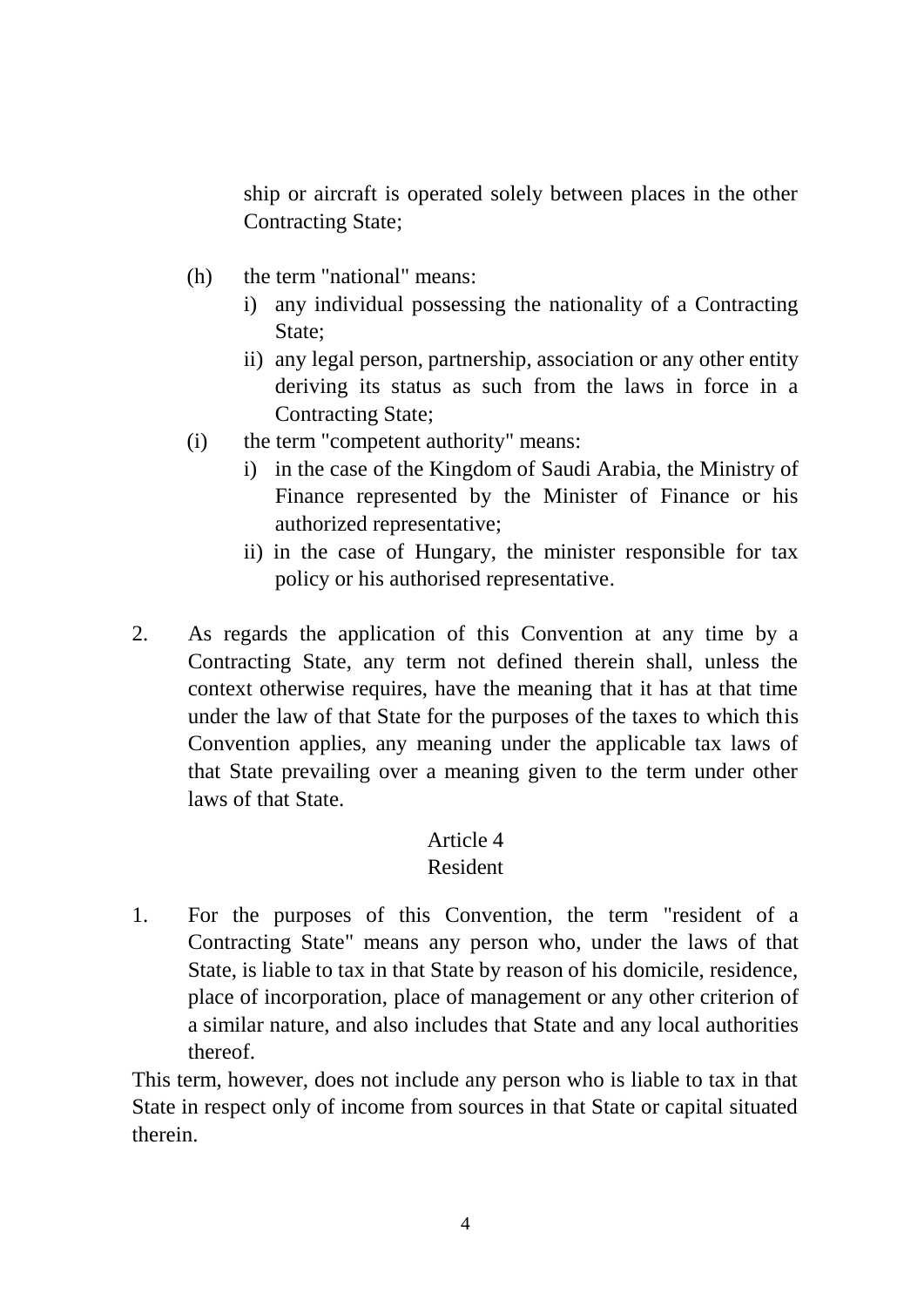- 2. Where by reason of the provisions of paragraph 1 of this Article, an individual is a resident of both Contracting States, then his status shall be determined as follows:
	- (a) he shall be deemed to be a resident only of the Contracting State in which he has a permanent home available to him; if he has a permanent home available to him in both Contracting States, he shall be deemed to be a resident only of the Contracting State with which his personal and economic relations are closer (center of 'vital' interests);
	- (b) if the Contracting State in which he has his center of 'vital' interests cannot be determined, or if he has not a permanent home available to him in either Contracting State, he shall be deemed to be a resident only of the Contracting State in which he has an habitual abode;
	- (c) if he has an habitual abode in both Contracting States or in neither of them, he shall be deemed to be a resident only of the Contracting State of which he is a national;
	- (d) if he is a national of both Contracting States or of neither of them, the competent authorities of the Contracting States shall settle the question by mutual agreement.
- 3. Where by reason of the provisions of paragraph 1 of this Article, a person other than an individual is a resident of both Contracting States, then it shall be deemed to be a resident only of the State in which its place of effective management is situated.

#### Article 5

## Permanent Establishment

- 1. For the purposes of this Convention, the term "permanent establishment" means a fixed place of business through which the business of an enterprise is wholly or partly carried on.
- 2. The term "permanent establishment" includes especially:
	- (a) a place of management;
	- (b) a branch;
	- (c) an office;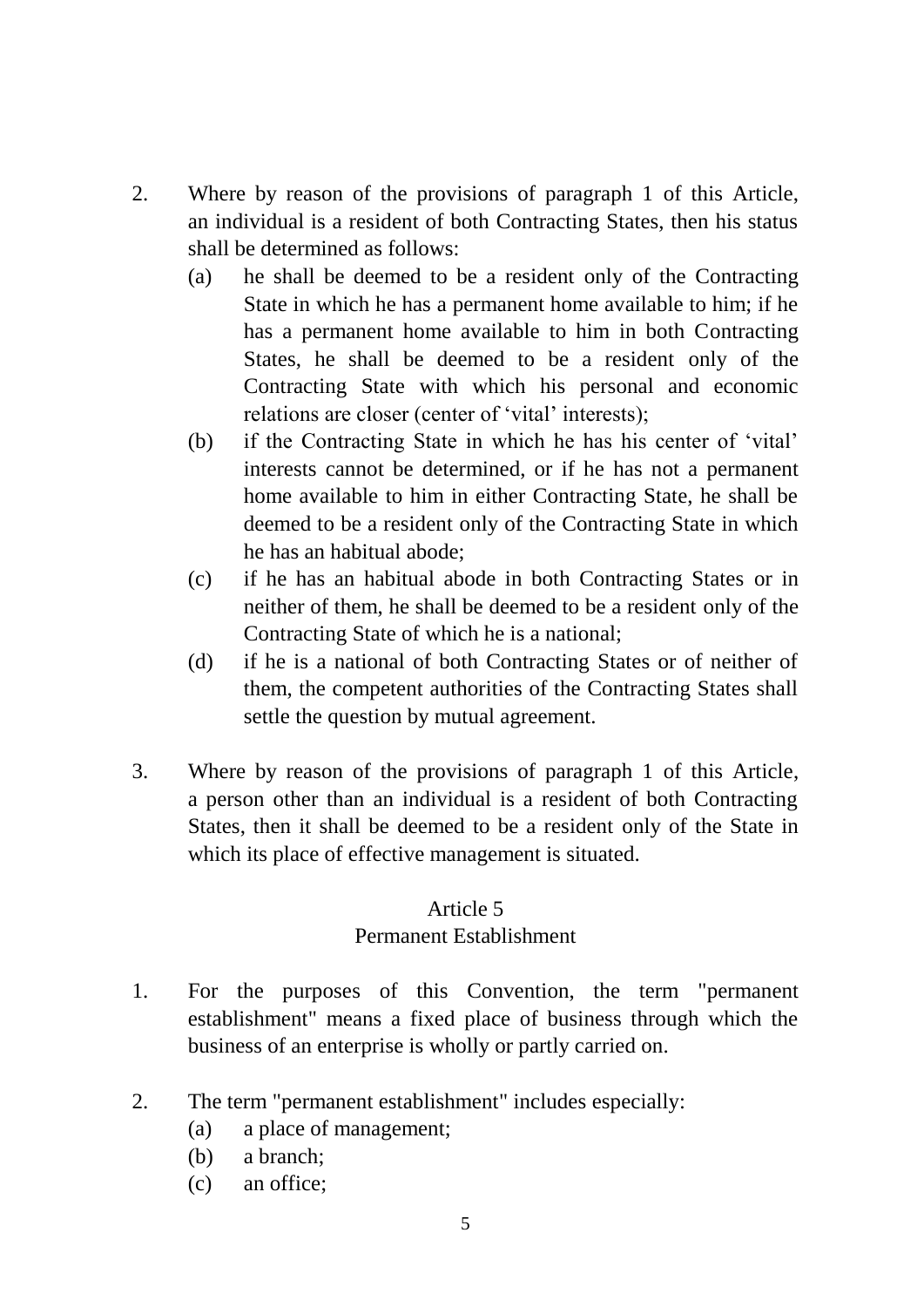- (d) a factory;
- (e) a workshop; and
- (f) any place of extraction of natural resources.
- 3. The term "permanent establishment" also includes:
	- (a) a building site, a construction, assembly or installation project, or supervisory activities in connection therewith, but only where such site, project or activities continue for a period of more than 6 months;
	- (b) the furnishing of services, including consultancy services, by an enterprise through employees or other personnel engaged by the enterprise for such purpose, but only where activities of that nature continue (for the same or a connected project) within a Contracting State for a period or periods aggregating more than 183 days within any 12-month period.
- 4. Notwithstanding the preceding provisions of this Article, the term "permanent establishment" shall be deemed not to include:
	- (a) the use of facilities solely for the purpose of storage, display or delivery of goods or merchandise belonging to the enterprise;
	- (b) the maintenance of a stock of goods or merchandise belonging to the enterprise solely for the purpose of storage, display or delivery;
	- (c) the maintenance of a stock of goods or merchandise belonging to the enterprise solely for the purpose of processing by another enterprise;
	- (d) the maintenance of a fixed place of business solely for the purpose of purchasing goods or merchandise or of collecting information, for the enterprise;
	- (e) the maintenance of a fixed place of business solely for the purpose of carrying on, for the enterprise, any other activity of a preparatory or auxiliary character;
	- (f) the maintenance of a fixed place of business solely for any combination of activities mentioned in subparagraphs (a) to (e), provided that the overall activity of the fixed place of business resulting from this combination is of a preparatory or auxiliary character;
	- (g) the sale of goods or merchandise belonging to the enterprise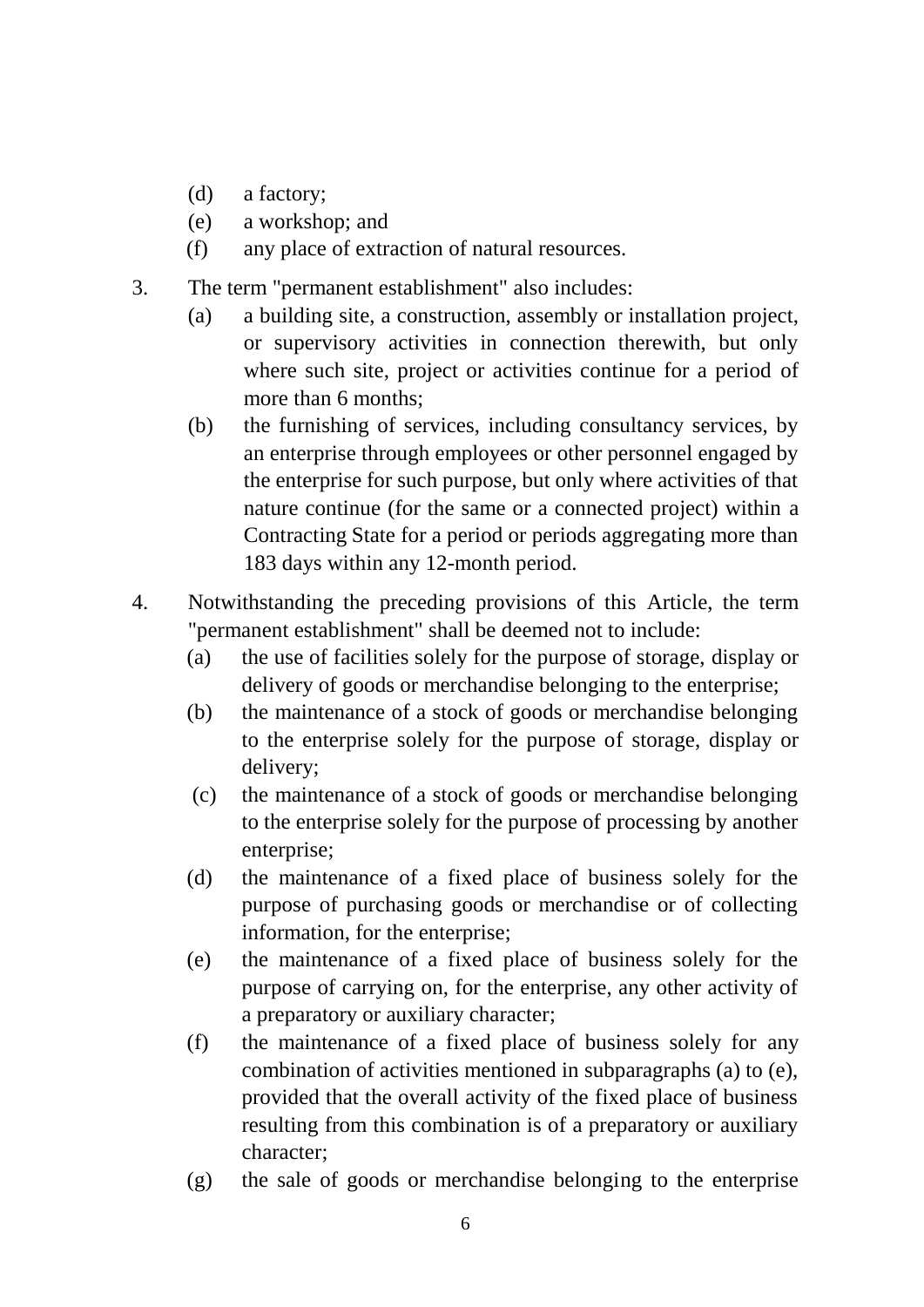displayed at an occasional temporary fair or exhibition after the closing of the said fair or exhibition.

- 5. Notwithstanding the provisions of paragraphs 1 and 2 of this Article, where a person - other than an agent of an independent status to whom paragraph 6 of this Article applies - is acting on behalf of an enterprise and has, and habitually exercises, in a Contracting State an authority to conclude contracts in the name of the enterprise, that enterprise shall be deemed to have a permanent establishment in that State in respect of any activities which that person undertakes for the enterprise, unless the activities of such person are limited to those mentioned in paragraph 4 of this Article which, if exercised through a fixed place of business, would not make this fixed place of business a permanent establishment under the provisions of that paragraph.
- 6. An enterprise of a Contracting State shall not be deemed to have a permanent establishment in the other Contracting State merely because it carries on business in that other State through a broker, general commission agent or any other agent of an independent status, provided that such persons are acting in the ordinary course of their business.
- 7. The fact that a company which is a resident of a Contracting State controls or is controlled by a company which is a resident of the other Contracting State, or which carries on business in that other State (whether through a permanent establishment or otherwise), shall not of itself constitute either company a permanent establishment of the other.

# Article 6 Income from Immovable Property

1. Income derived by a resident of a Contracting State from immovable property (including income from agriculture or forestry) situated in the other Contracting State may be taxed in that other Contracting State.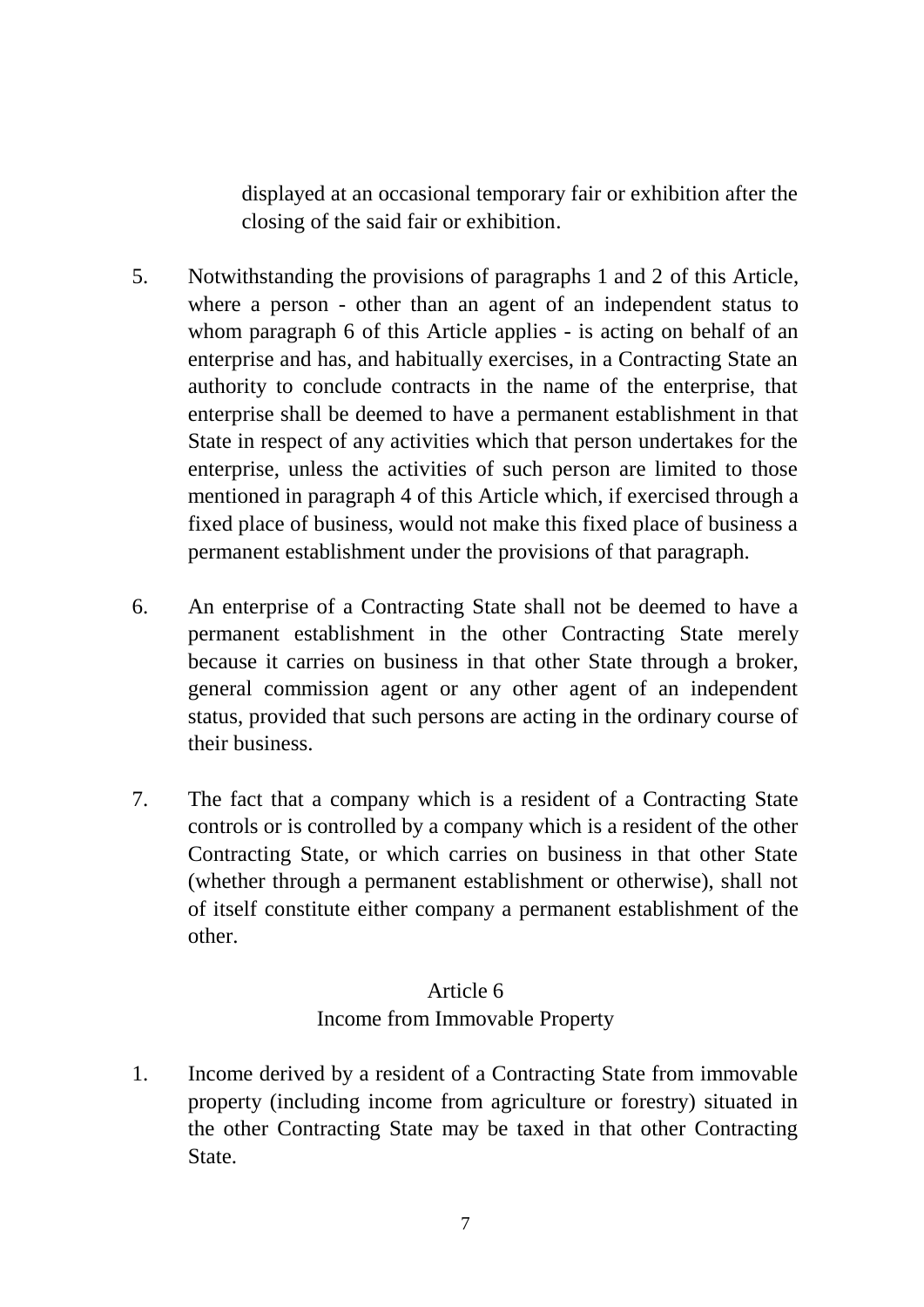- 2. The term "immovable property" shall have the meaning which it has under the law of the Contracting State in which the property in question is situated. This term shall in any case include property accessory to immovable property, livestock and equipment used in agriculture and forestry, rights to which the provisions of general law respecting landed property apply, usufruct of immovable property and rights to variable or fixed payments as consideration for the working of, or the right to work, mineral deposits, sources and other natural resources. Ships and aircraft shall not be regarded as immovable property.
- 3. The provisions of paragraph 1 of this Article shall apply to income derived from the direct use, letting or use in any other form of immovable property.
- 4. The provisions of paragraphs 1 and 3 of this Article shall also apply to the income from immovable property of an enterprise and to income from immovable property used for the performance of independent personal services.

## Article 7

#### Business Profits

- 1. The profits of an enterprise of a Contracting State shall be taxable only in that State unless the enterprise carries on business in the other Contracting State through a permanent establishment situated therein. If the enterprise carries on business as aforesaid, the profits of the enterprise may be taxed in the other State but only so much of them as is attributable to that permanent establishment.
- 2. Subject to the provisions of paragraph 3 of this Article, where an enterprise of a Contracting State carries on business in the other Contracting State through a permanent establishment situated therein, there shall in each Contracting State be attributed to that permanent establishment the profits which it might be expected to make if it were a distinct and separate enterprise engaged in the same or similar activities under the same or similar conditions and dealing wholly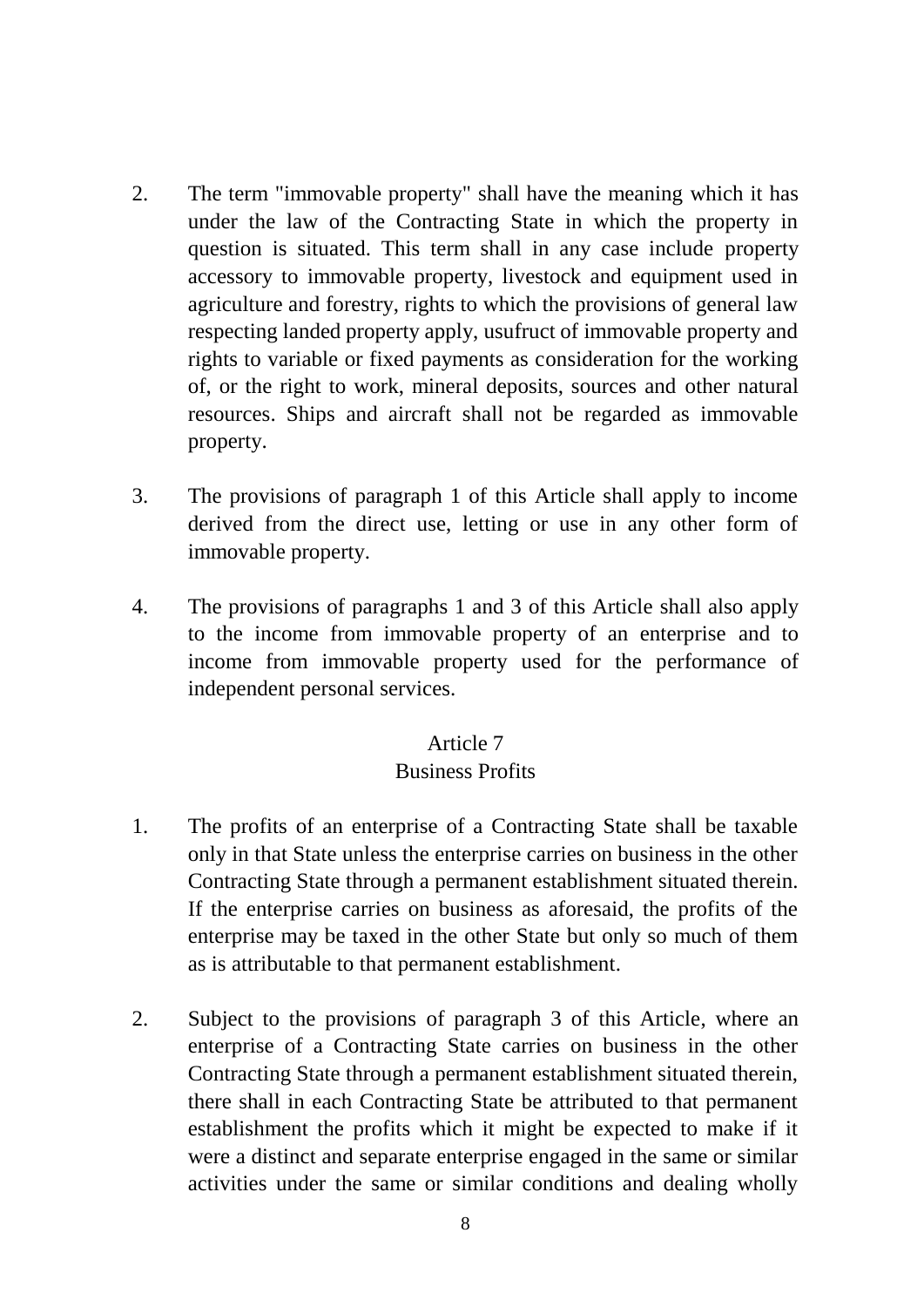independently with the enterprise of which it is a permanent establishment.

- 3. In determining the profits of a permanent establishment, there shall be allowed as deductions expenses which are incurred for the purposes of the business of the permanent establishment, including executive and general administrative expenses so incurred, whether in the Contracting State in which the permanent establishment is situated or elsewhere. However, no such deduction shall be allowed in respect of amounts, if any, paid (otherwise than towards reimbursement of actual expenses) by the permanent establishment to the head office of the enterprise or any of its other offices, by way of royalties, fees or other similar payments in return for the use of patents or other rights, or by way of commission, for specific services performed or for management, or, except in the case of a banking enterprise, by way of income from debt-claims with regard to moneys lent to the permanent establishment. Likewise, no account shall be taken, in the determination of the profits of a permanent establishment, for amounts charged (otherwise than towards reimbursement of actual expenses), by the permanent establishment to the head office of the enterprise or any of its other offices, by way of royalties, fees or other similar payments in return for the use of patents or other rights, or by way of commission for specific services performed or for management, or, except in the case of a banking enterprise, by way of income from debt-claims with regard to moneys lent to the head office of the enterprise or any of its other offices.
- 4. Nothing in this Article shall affect the operation of any law of a Contracting State relating to tax imposed on profits from insurance relating to risks situated in that State with non-residents.
- 5. Where profits include items of income which are dealt with separately in other Articles of this Convention, then the provisions of those Articles shall not be affected by the provisions of this Article.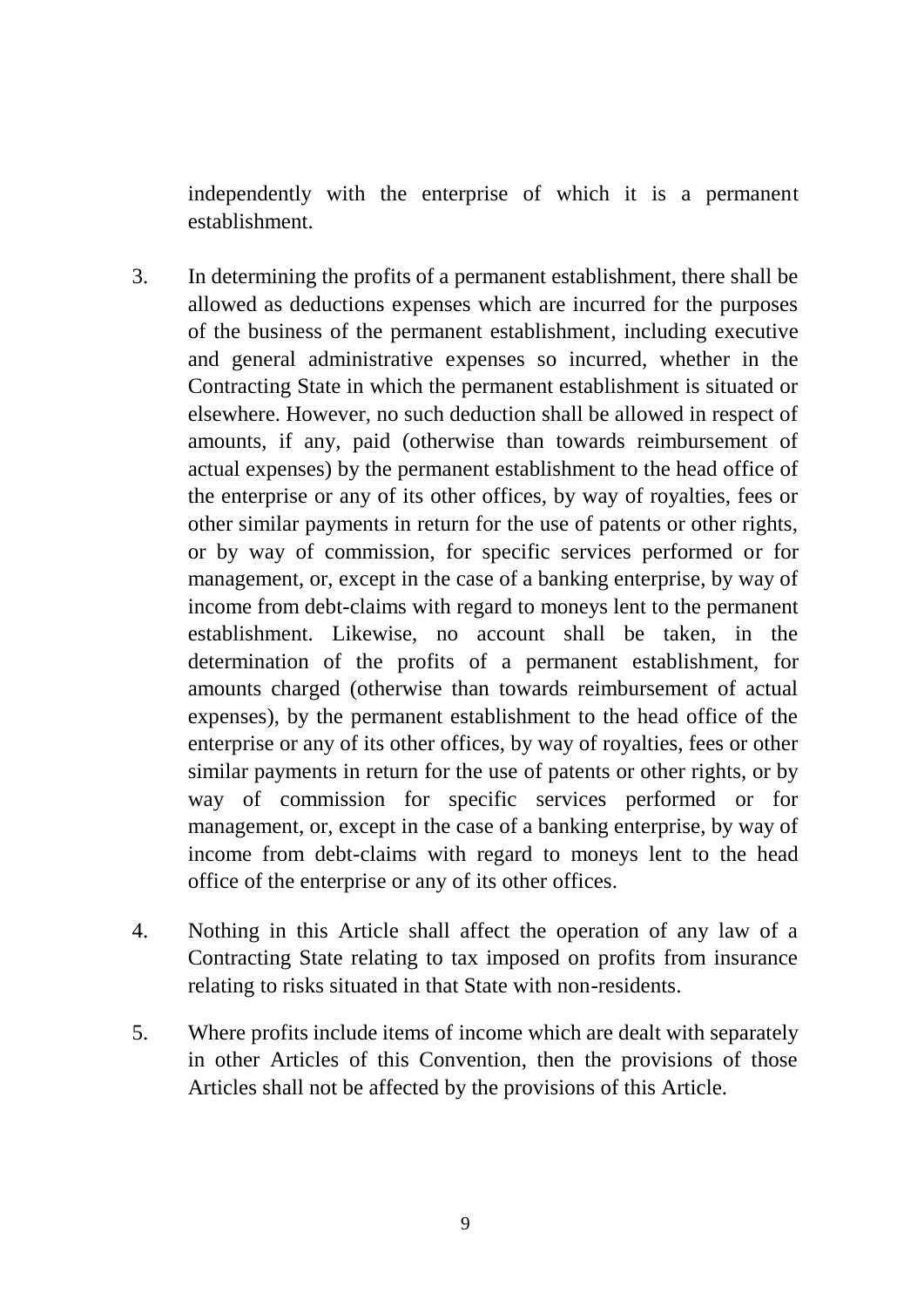# Article 8 Shipping and Air Transport

- 1. Profits from the operation of ships or aircraft in international traffic shall be taxable only in the Contracting State in which the place of effective management of the enterprise is situated.
- 2. The provisions of paragraph 1 of this Article shall also apply to profits from the participation in a pool, a joint business or an international operating agency.

#### Article 9

#### Associated Enterprises

- 1. Where:
	- (a) an enterprise of a Contracting State participates directly or indirectly in the management, control or capital of an enterprise of the other Contracting State, or
	- (b) the same persons participate directly or indirectly in the management, control or capital of an enterprise of a Contracting State and an enterprise of the other Contracting State,

and in either case conditions are made or imposed between the two enterprises in their commercial or financial relations which differ from those which would be made between independent enterprises, then any profits which would, but for those conditions, have accrued to one of the enterprises, but, by reason of those conditions, have not so accrued, may be included in the profits of that enterprise and taxed accordingly.

2. Where a Contracting State includes in the profits of an enterprise of that State - and taxes accordingly - profits on which an enterprise of the other Contracting State has been charged to tax in that other State and the profits so included are profits which would have accrued to the enterprise of the first-mentioned State if the conditions made between the two enterprises had been those which would have been made between independent enterprises, then that other State shall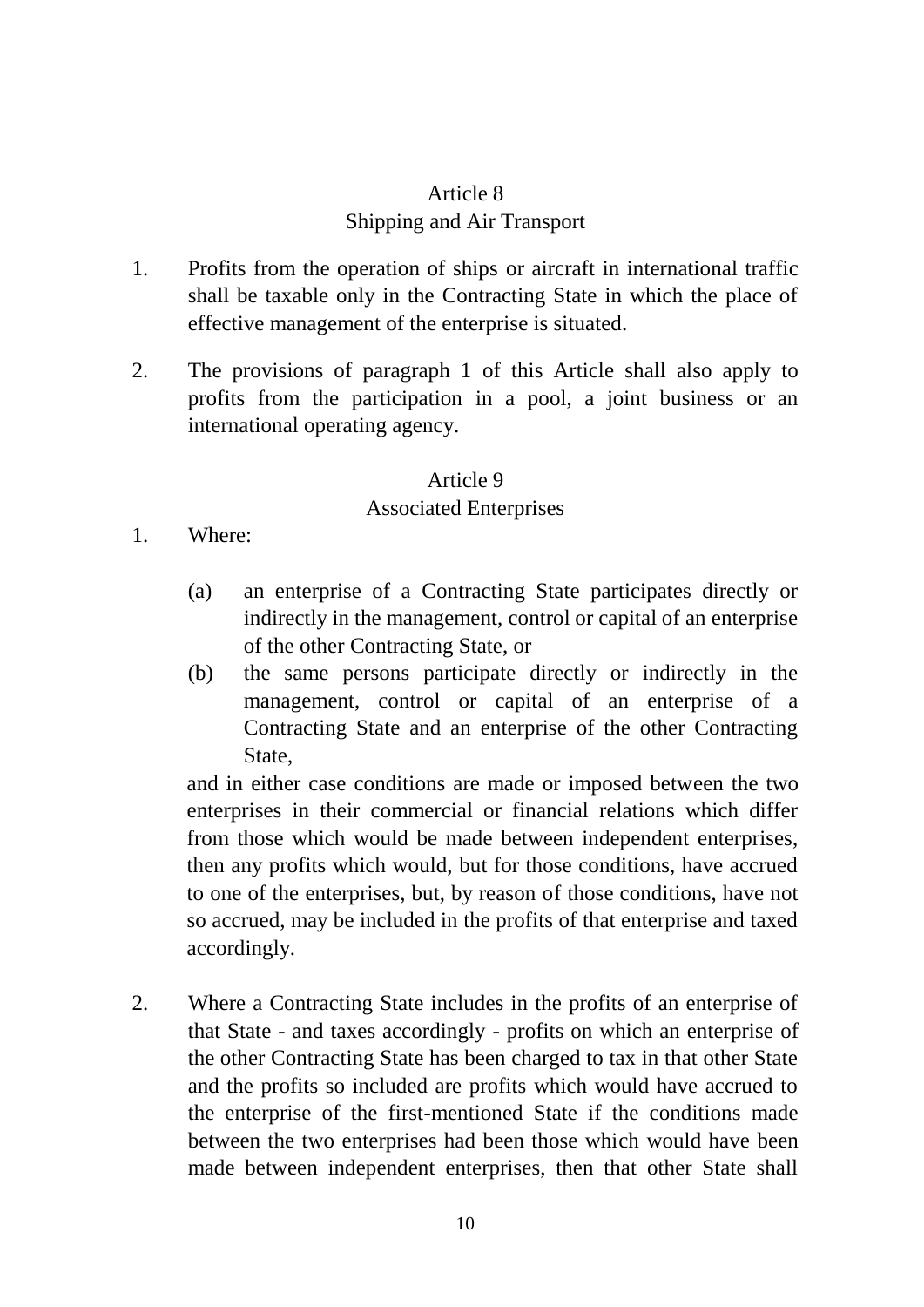make an appropriate adjustment to the amount of the tax charged therein on those profits. In determining such adjustment, due regard shall be had to the other provisions of this Convention and the competent authorities of the Contracting States shall if necessary consult each other.

#### Article 10 **Dividends**

- 1. Dividends paid by a company which is a resident of a Contracting State to a resident of the other Contracting State may be taxed in that other Contracting State.
- 2. However, such dividends may also be taxed in the Contracting State of which the company paying the dividends is a resident and according to the laws of that State, but if the beneficial owner of the dividends is a resident of the other Contracting State, the tax so charged shall not exceed 5 per cent of the gross amount of the dividends. This paragraph shall not affect the taxation of the company in respect of the profits out of which the dividends are paid.
- 3. The term "dividends" as used in this Article means income from shares, "jouissance" shares or "jouissance" rights, mining shares, founders' shares or other rights, not being debt-claims, participating in profits, as well as income which is subjected to the same taxation treatment as income from shares by the laws of the State of which the company making the distribution is a resident.
- 4. The provisions of paragraphs 1 and 2 of this Article shall not apply if the beneficial owner of the dividends, being a resident of a Contracting State, carries on business in the other Contracting State of which the company paying the dividends is a resident through a permanent establishment situated therein, or performs in that other State independent personal services from a fixed base situated therein and the holding in respect of which the dividends are paid is effectively connected with such permanent establishment or fixed base. In such case the provisions of Article 7 or Article 14 of this Convention, as the case may be, shall apply.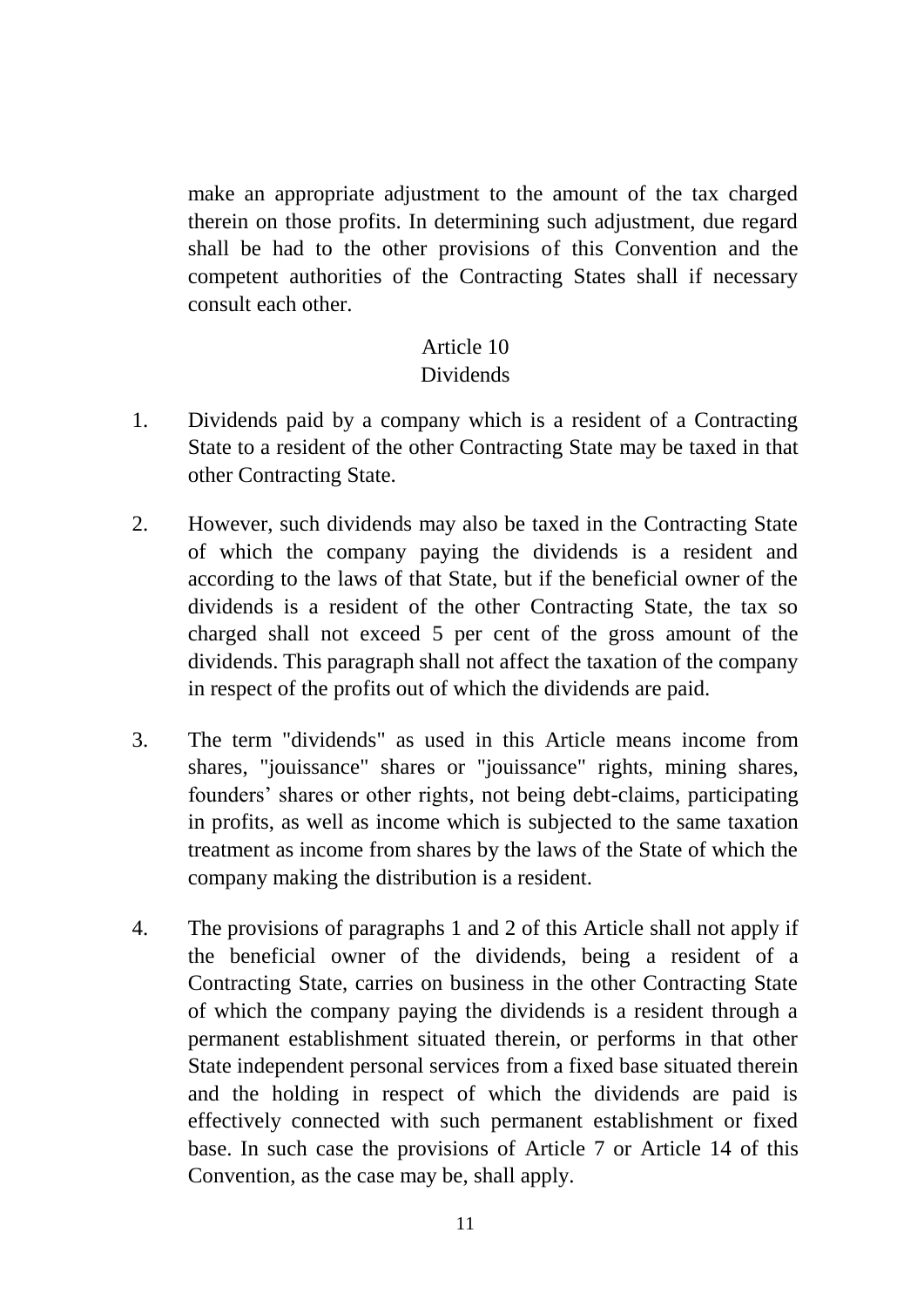5. Where a company which is a resident of a Contracting State derives profits or income from the other Contracting State, that other State may not impose any tax on the dividends paid by the company, except insofar as such dividends are paid to a resident of that other State or insofar as the holding in respect of which the dividends are paid is effectively connected with a permanent establishment or a fixed base situated in that other State, nor subject the company's undistributed profits to a tax on the company's undistributed profits, even if the dividends paid or the undistributed profits consist wholly or partly of profits or income arising in such other State.

## Article 11

## Income from Debt-Claims

- 1. Income from debt-claims arising in a Contracting State and beneficially owned by a resident of the other Contracting State shall be taxable only in that other State.
- 2. The term "Income from Debt-Claims" as used in this Article means income from debt-claims of every kind, whether or not secured by mortgage and whether or not carrying a right to participate in the debtor's profits, and in particular, income from government securities and income from bonds or debentures, including premiums and prizes attaching to such securities, bonds or debentures. Penalty charges for late payment shall not be regarded as income from debt-claims for the purpose of this Article.
- 3. The provisions of paragraph 1 of this Article shall not apply if the beneficial owner of the income from debt-claims, being a resident of a Contracting State, carries on business in the other Contracting State in which the income from debt-claims arises, through a permanent establishment situated therein, or performs in that other State independent personal services from a fixed base situated therein and the debt-claim in respect of which such income is paid is effectively connected with such permanent establishment or fixed base. In such case, the provisions of Article 7 or Article 14 of this Convention, as the case may be, shall apply.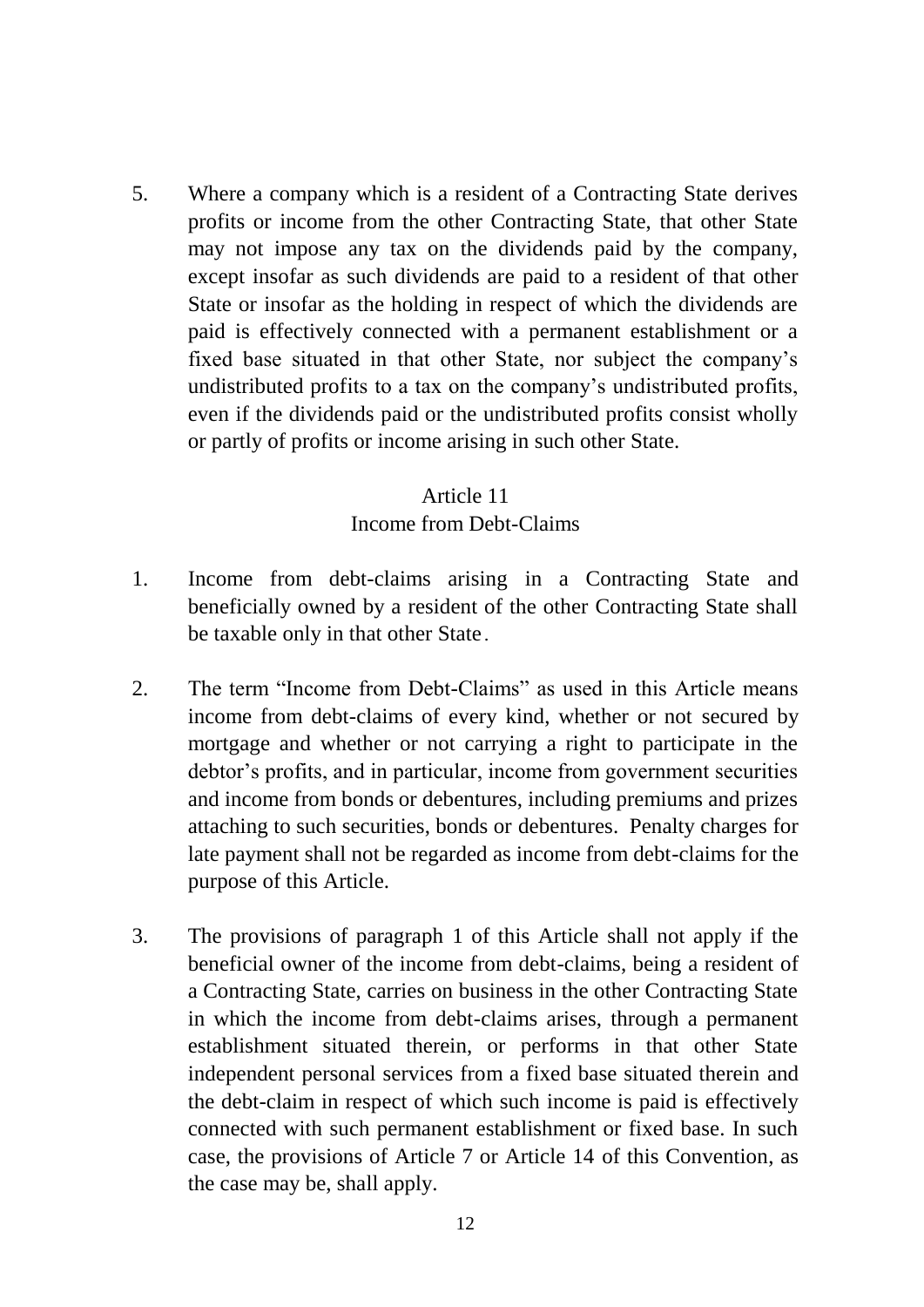4. Where, by reason of a special relationship between the payer and the beneficial owner or between both of them and some other person, the amount of the income from debt-claims, having regard to the debtclaim for which it is paid, exceeds the amount which would have been agreed upon by the payer and the beneficial owner in the absence of such relationship, the provisions of this Article shall apply only to the last-mentioned amount. In such case, the excess part of the payments shall remain taxable according to the laws of each Contracting State, due regard being had to the other provisions of this Convention.

# Article 12

# Royalties

- 1. Royalties arising in a Contracting State and paid to a resident of the other Contracting State may be taxed in that other State.
- 2. However, such royalties may also be taxed in the Contracting State in which they arise and according to the laws of that State, but if the recipient is the beneficial owner of the royalties, the tax so charged shall not exceed:
	- (a) 5 per cent of the gross amount of the royalties which are paid for the use of, or the right to use, industrial, commercial, or scientific equipment;
	- (b) 8 per cent of the gross amount of the royalties in all other cases.
- 3. The term "royalties" as used in this Article means payments of any kind received as a consideration for the use of, or the right to use, any copyright of literary, artistic or scientific work including cinematograph films, or films or tapes used for radio or television broadcasting, any patent, trade mark, design or model, plan, secret formula or process, or for the use of, or the right to use, industrial, commercial or scientific equipment, or for information concerning industrial, commercial or scientific experience.
- 4. The provisions of paragraphs 1 and 2 of this Article shall not apply if the beneficial owner of the royalties, being a resident of a Contracting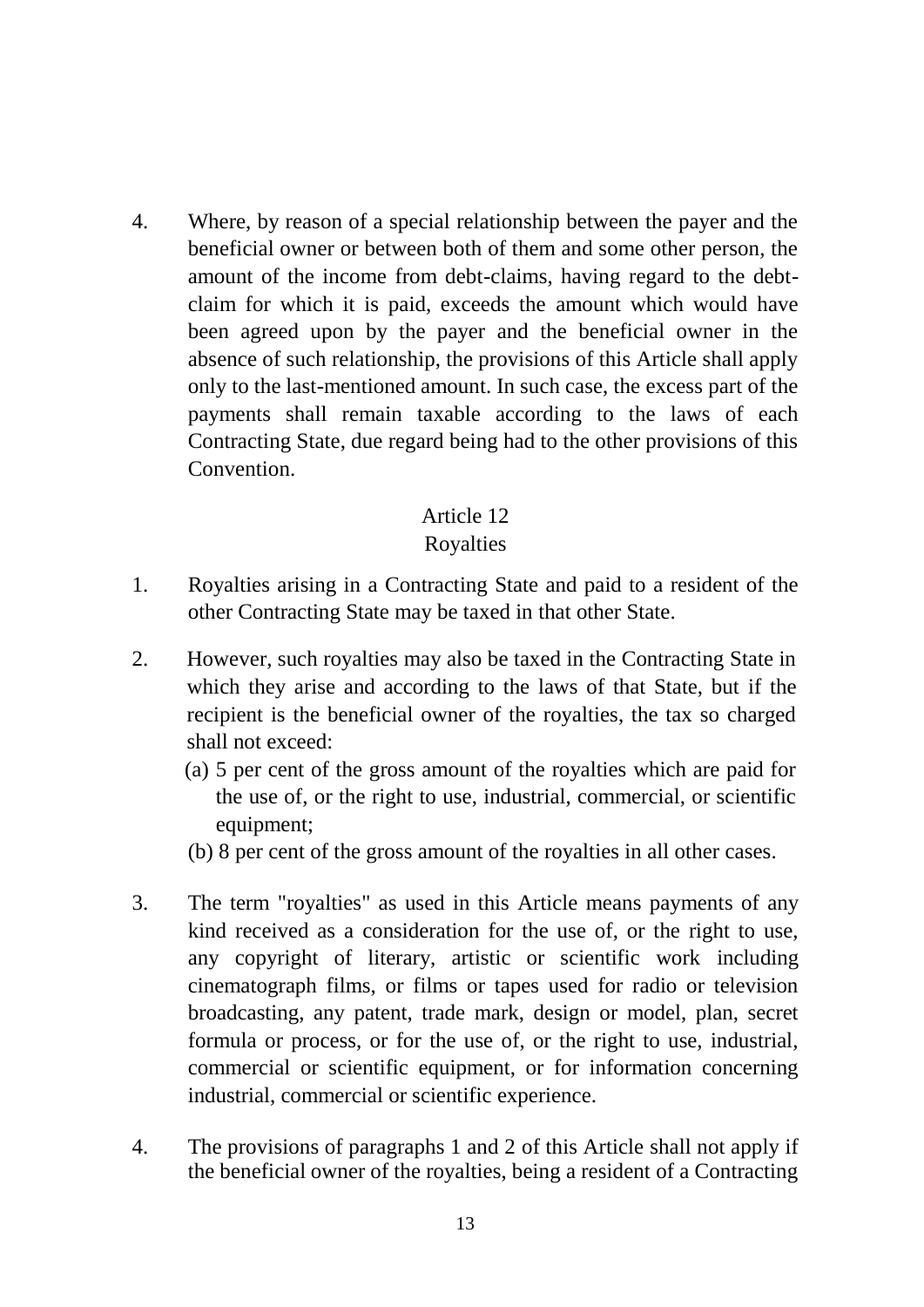State, carries on business in the other Contracting State in which the royalties arise, through a permanent establishment situated therein, or performs in that other State independent personal services from a fixed base situated therein, and the right or property in respect of which the royalties are paid is effectively connected with such permanent establishment or fixed base. In such case, the provisions of Article 7 or Article 14 of this Convention, as the case may be, shall apply.

- 5. Royalties shall be deemed to arise in a Contracting State when the payer is a resident of that State. Where, however, the person paying the royalties, whether he is a resident of a Contracting State or not, has in a Contracting State a permanent establishment or a fixed base in connection with which the liability to pay the royalties was incurred, and such royalties are borne by such permanent establishment or fixed base, then such royalties shall be deemed to arise in the State in which the permanent establishment or fixed base is situated.
- 6. Where, by reason of a special relationship between the payer and the beneficial owner or between both of them and some other person, the amount of the royalties, having regard to the use, right or information for which they are paid, exceeds the amount which would have been agreed upon by the payer and the beneficial owner in the absence of such relationship, the provisions of this Article shall apply only to the last-mentioned amount. In such case, the excess part of the payments shall remain taxable according to the laws of each Contracting State, due regard being had to the other provisions of this Convention.

## Article 13

## Capital Gains

1. Gains derived by a resident of a Contracting State from the alienation of immovable property referred to in Article 6 of this Convention and situated in the other Contracting State may be taxed in that other State.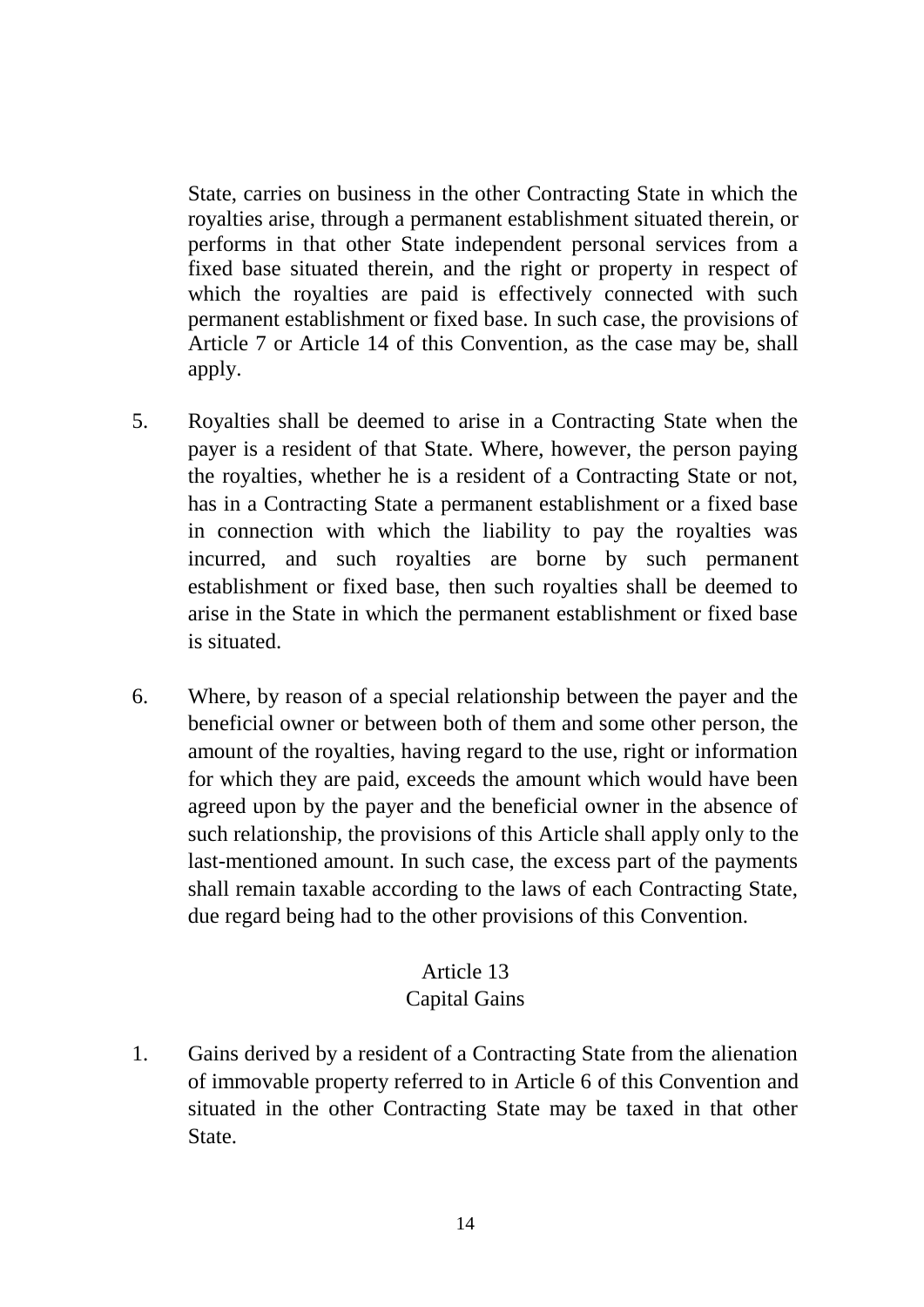- 2. Gains from the alienation of movable property forming part of the business property of a permanent establishment which an enterprise of a Contracting State has in the other Contracting State or of movable property pertaining to a fixed base available to a resident of a Contracting State in the other Contracting State for the purpose of performing independent personal services, including such gains from the alienation of such a permanent establishment (alone or with the whole enterprise) or of such fixed base, may be taxed in that other Contracting State.
- 3. Gains from the alienation of ships or aircraft operated in international traffic or movable property pertaining to the operation of such ships or aircraft, shall be taxable only in the Contracting State in which the place of effective management of the enterprise is situated.
- 4. Gains derived by a resident of a Contracting State from the alienation of shares or comparable interests deriving more than 50 per cent of their value directly or indirectly from immovable property situated in the other Contracting State, may be taxed in that other State.
- 5. Gains from the alienation of shares, other than those mentioned in paragraph 4 of this Article, which are owned directly or indirectly in a company that is a resident of a Contracting State and not listed in a stock exchange therein, may be taxed in that State.
- 6. Gains from the alienation of any property, other than that referred to in the preceding paragraphs of this Article, shall be taxable only in the Contracting State of which the alienator is a resident.

# Article 14 Independent Personal Services

1. Income derived by a resident of a Contracting State in respect of professional services or other activities of an independent character shall be taxable only in that State except in the following circumstances, when such income may also be taxed in the other Contracting State: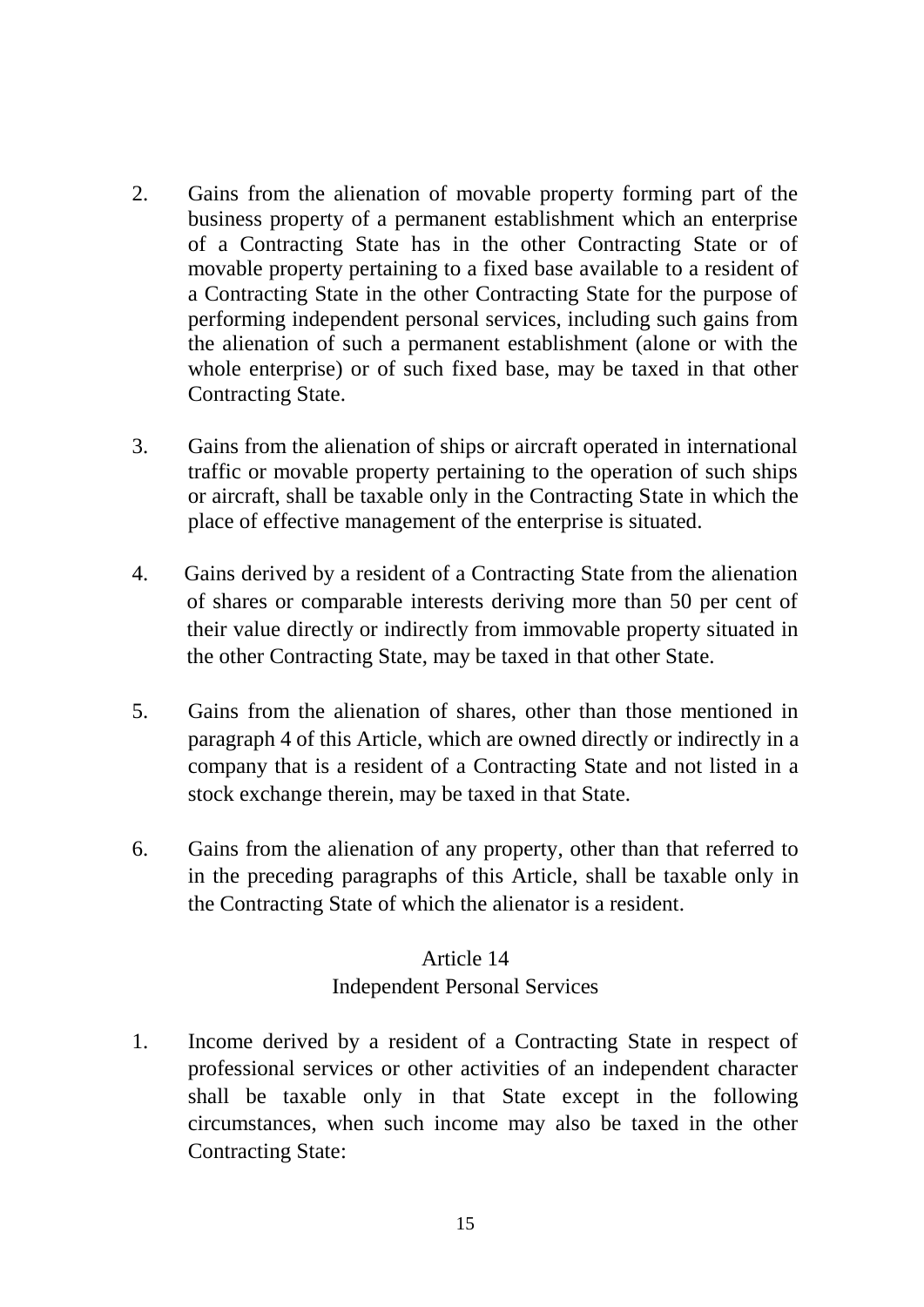- (a) if he has a fixed base regularly available to him in the other Contracting State for the purpose of performing his activities; in that case, only so much of the income as is attributable to that fixed base may be taxed in that other Contracting State; or
- (b) if his stay in the other Contracting State is for a period or periods amounting to or exceeding in the aggregate 183 days in any twelve-month period commencing or ending in the fiscal year concerned; in that case, only so much of the income as is derived from his activities performed in that other State may be taxed in that other State.
- 2. The term "professional services" includes especially independent scientific, literary, artistic, educational or teaching activities as well as the independent activities of physicians, lawyers, engineers, architects, dentists and accountants.

# Article 15

## Dependent Personal Services

- 1. Subject to the provisions of Articles 16, 18, 19 and 21 of this Convention, salaries, wages and other similar remuneration derived by a resident of a Contracting State in respect of an employment shall be taxable only in that State unless the employment is exercised in the other Contracting State. If the employment is so exercised, such remuneration as is derived therefrom may be taxed in that other State.
- 2. Notwithstanding the provisions of paragraph 1 of this Article, remuneration derived by a resident of a Contracting State in respect of an employment exercised in the other Contracting State shall be taxable only in the first-mentioned State if:
	- (a) the recipient is present in the other State for a period or periods not exceeding in the aggregate 183 days in any twelve-month period commencing or ending in the fiscal year concerned; and
	- (b) the remuneration is paid by, or on behalf of, an employer who is not a resident of the other State; and
	- (c) the remuneration is not borne by a permanent establishment or a fixed base which the employer has in the other State.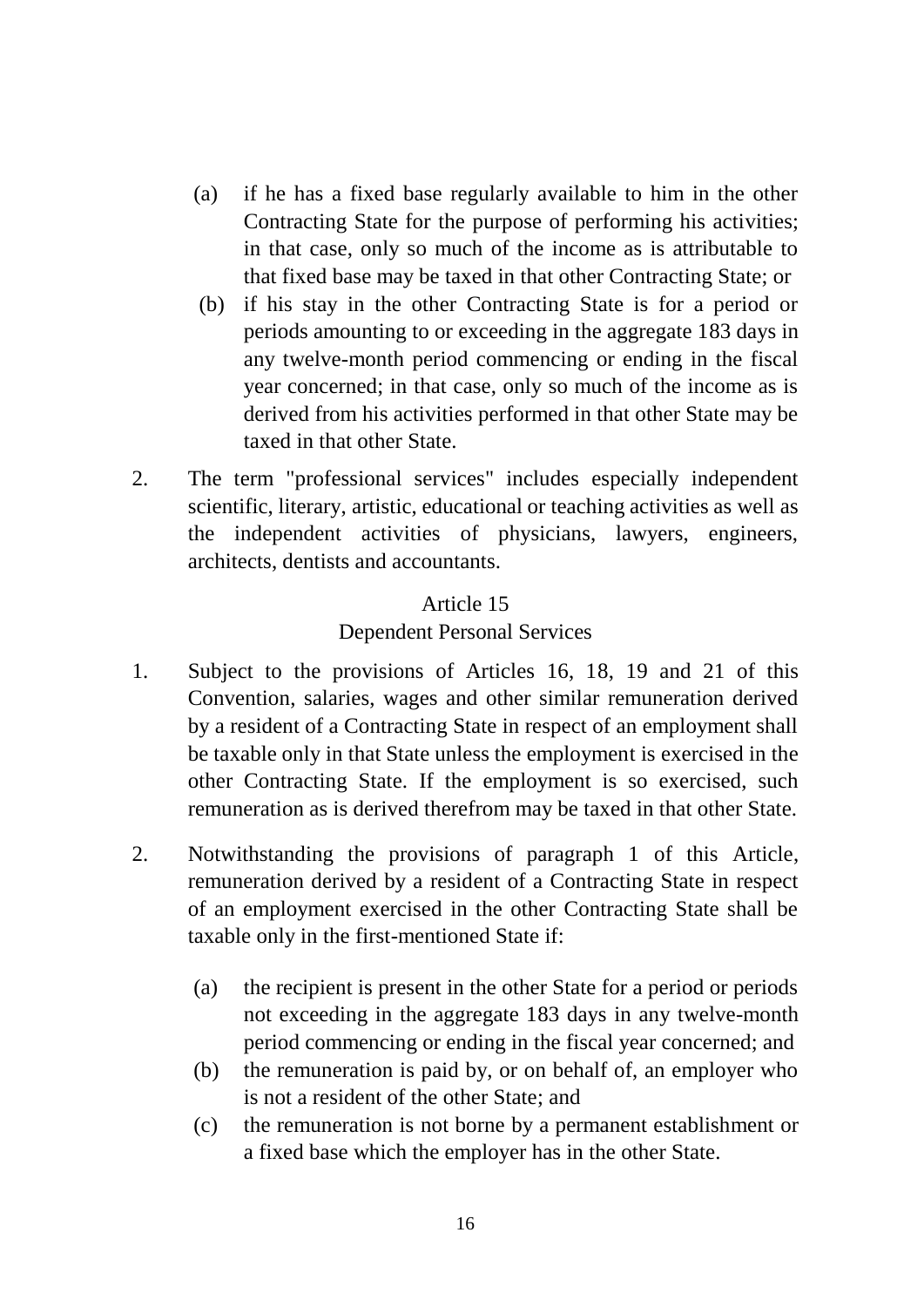3. Notwithstanding the preceding provisions of this Article, remuneration derived in respect of an employment exercised aboard a ship or aircraft operated in international traffic, may be taxed in the Contracting State in which the place of effective management of the enterprise is situated.

## Article 16

#### Directors' Fees

Directors' fees and other similar payments derived by a resident of a Contracting State in his capacity as a member of the board of directors or the supervisory board of a company which is a resident of the other Contracting State may be taxed in that other State.

#### Article 17

#### Artistes and Sportspersons

- 1. Notwithstanding the provisions of Articles 14 and 15 of this Convention, income derived by a resident of a Contracting State as an entertainer, such as a theatre, motion picture, radio or television artiste, or a musician, or as a sportsperson, from his personal activities as such exercised in the other Contracting State, may be taxed in that other State.
- 2. Where income in respect of personal activities exercised by an entertainer or a sportsperson in his capacity as such accrues not to the entertainer or sportsperson himself but to another person, that income may, notwithstanding the provisions of Articles 7, 14 and 15 of this Convention, be taxed in the Contracting State in which the activities of the entertainer or sportsperson are exercised.
- 3. Income derived by a resident of a Contracting State from activities exercised in the other Contracting State as envisaged in paragraphs 1 and 2 of this Article, shall be exempt from tax in that other Contracting State if the visit to that other Contracting State is supported wholly or mainly by public funds of the first-mentioned Contracting State or a local authority thereof, or takes place under a cultural agreement or arrangement between the Governments of the Contracting States.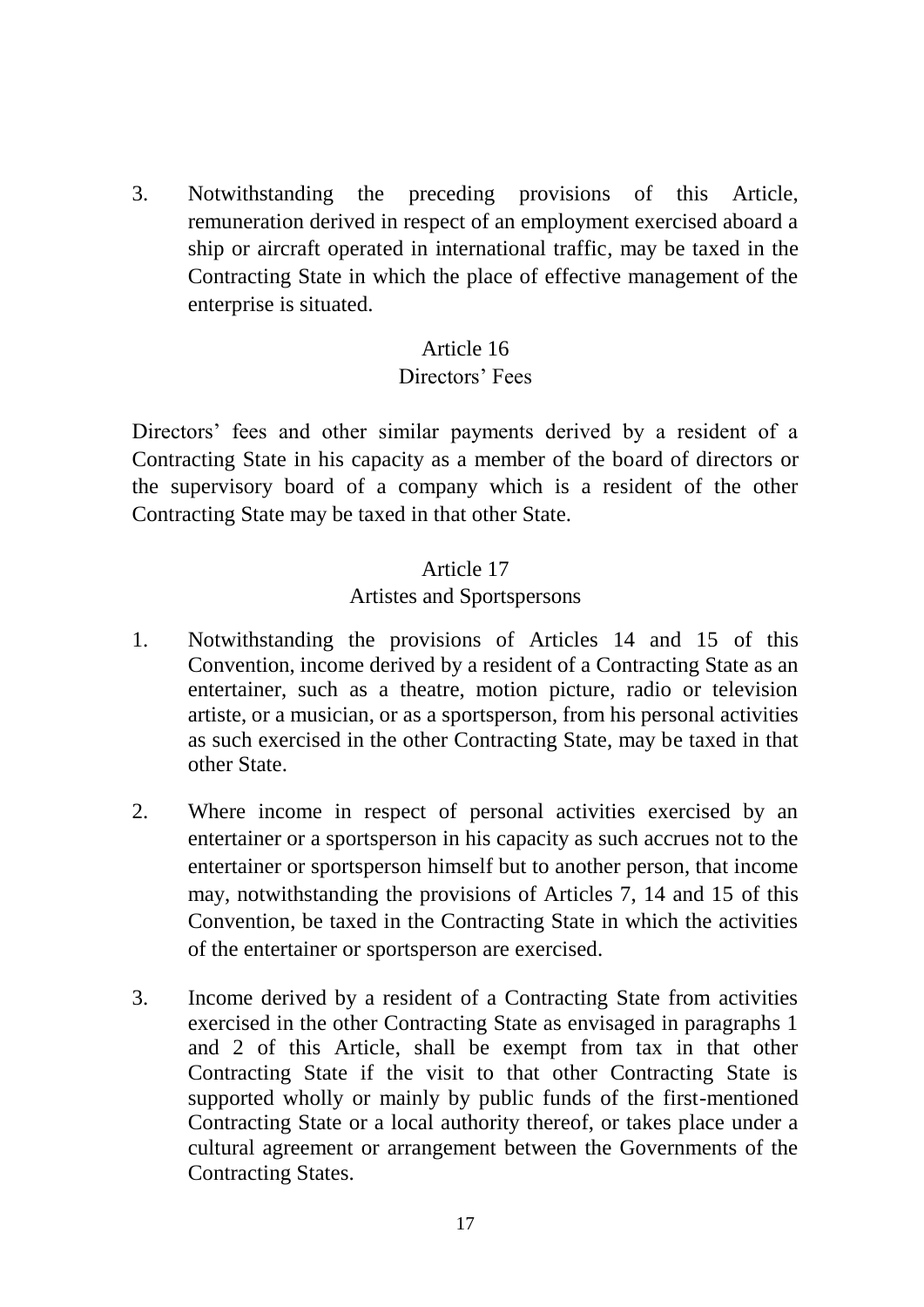#### Article 18 Pensions

- 1. Subject to the provisions of paragraph 2 of Article 19 of this Convention, pensions and other similar remuneration paid to a resident of a Contracting State in consideration of past employment shall be taxable only in that State.
- 2. Notwithstanding the provisions of paragraph 1 of this Article, pensions paid and other payments made under scheme which is part of the social security system of a Contracting State or a local authority thereof shall be taxable only in that State.

## Article 19

#### Government Service

- 1. (a) Salaries, wages and other similar remuneration, other than a pension, paid by a Contracting State or a local authority thereof to an individual in respect of services rendered to that State or authority shall be taxable only in that State.
	- (b) However, such salaries, wages and other similar remuneration shall be taxable only in the other Contracting State if the services are rendered in that State and the individual is a resident of that State who:
		- i) is a national of that State; or
		- ii) did not become a resident of that State solely for the purpose of rendering the services.
- 2. (a) Any pension paid by, or out of funds created by, a Contracting State or a local authority thereof to an individual in respect of services rendered to that State or authority shall be taxable only in that State.
	- (b) However, such pension shall be taxable only in the other Contracting State if the individual is a resident of, and a national of, that other State.
- 3. The provisions of articles 15, 16, 17 and 18 of this Convention shall apply to salaries, wages and other similar remuneration, and to pensions, in respect of services rendered in connection with a business carried on by a Contracting State or a local authority thereof.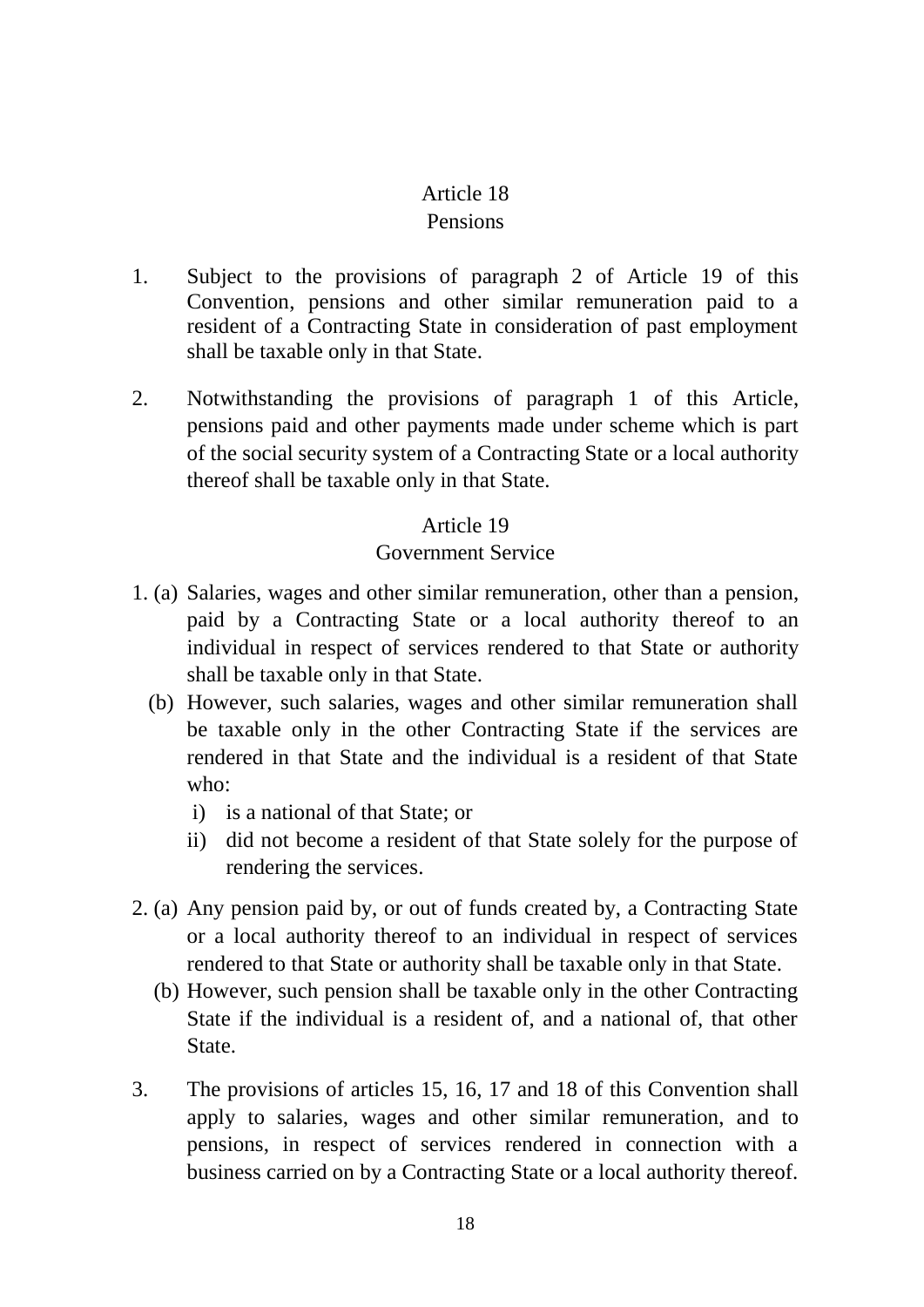## Article 20 **Students**

Payments which a student or trainee or apprentice who is or was immediately before visiting a Contracting State a resident of the other Contracting State and who is present in the first-mentioned State solely for the purpose of his education or training receives for the purpose of his maintenance, education or training shall not be taxed in that State, provided that such payments arise from sources outside that State.

#### Article 21

#### Teachers and Researchers

Remunerations which a teacher or researcher who is or was resident in a Contracting State prior to being invited to or visiting the other Contracting State for the purpose of teaching or conducting research receives in respect of such activities shall not be taxed in that other Contracting State for a period not exceeding four years.

## Article 22

## Other Income

- 1. Items of income of a resident of a Contracting State, wherever arising, not dealt with in the foregoing Articles of this Convention shall be taxable only in that State.
- 2. The provisions of paragraph 1 of this Article shall not apply to income, other than income from immovable property as defined in paragraph 2 of Article 6 of this Convention, if the recipient of such income, being a resident of a Contracting State, carries on business in the other Contracting State through a permanent establishment situated therein, or performs in that other State independent personal services from a fixed base situated therein, and the right or property in respect of which the income is paid is effectively connected with such permanent establishment or fixed base. In such case the provisions of Article 7 or Article 14 of this Convention, as the case may be, shall apply.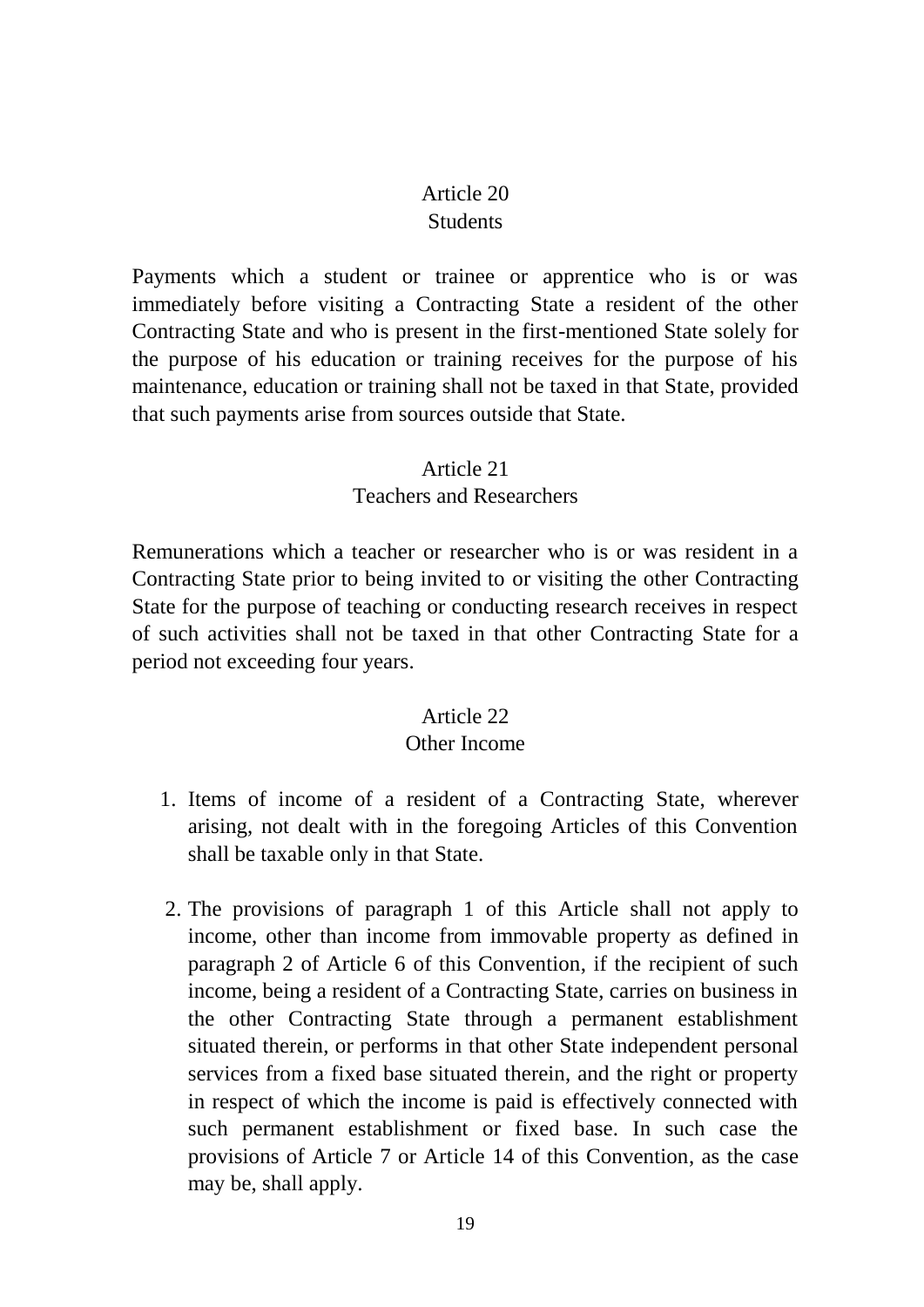# Article 23 Capital

- 1. Capital represented by immovable property referred to in Article 6 of this Convention, owned by a resident of a Contracting State and situated in the other Contracting State, may be taxed in that other Contracting State.
- 2. Capital represented by movable property forming part of the business property of a permanent establishment which an enterprise of a Contracting State has in the other Contracting State or by movable property pertaining to a fixed base available to a resident of a Contracting State in the other Contracting State for the purpose of performing independent personal services, may be taxed in that other Contracting State.
- 3. Capital represented by ships and aircraft operated by an enterprise of a Contracting State in international traffic and by movable property pertaining to the operation of such ships and aircraft shall be taxable only in the Contracting State in which the place of effective management of the enterprise is situated.
- 4. All other elements of capital of a resident of a Contracting State shall be taxable only in that Contracting State.

# Article 24 Methods for Elimination of Double Taxation

Double taxation shall be eliminated as follows:

- 1. In the case of the Kingdom of Saudi Arabia:
	- (a) where a resident of the Kingdom of Saudi Arabia derives income or owns capital which, in accordance with the provisions of this Convention, may be taxed in Hungary, then the Kingdom of Saudi Arabia shall allow:
		- i) as a deduction from the tax on the income of that resident, an amount equal to the income tax paid in Hungary;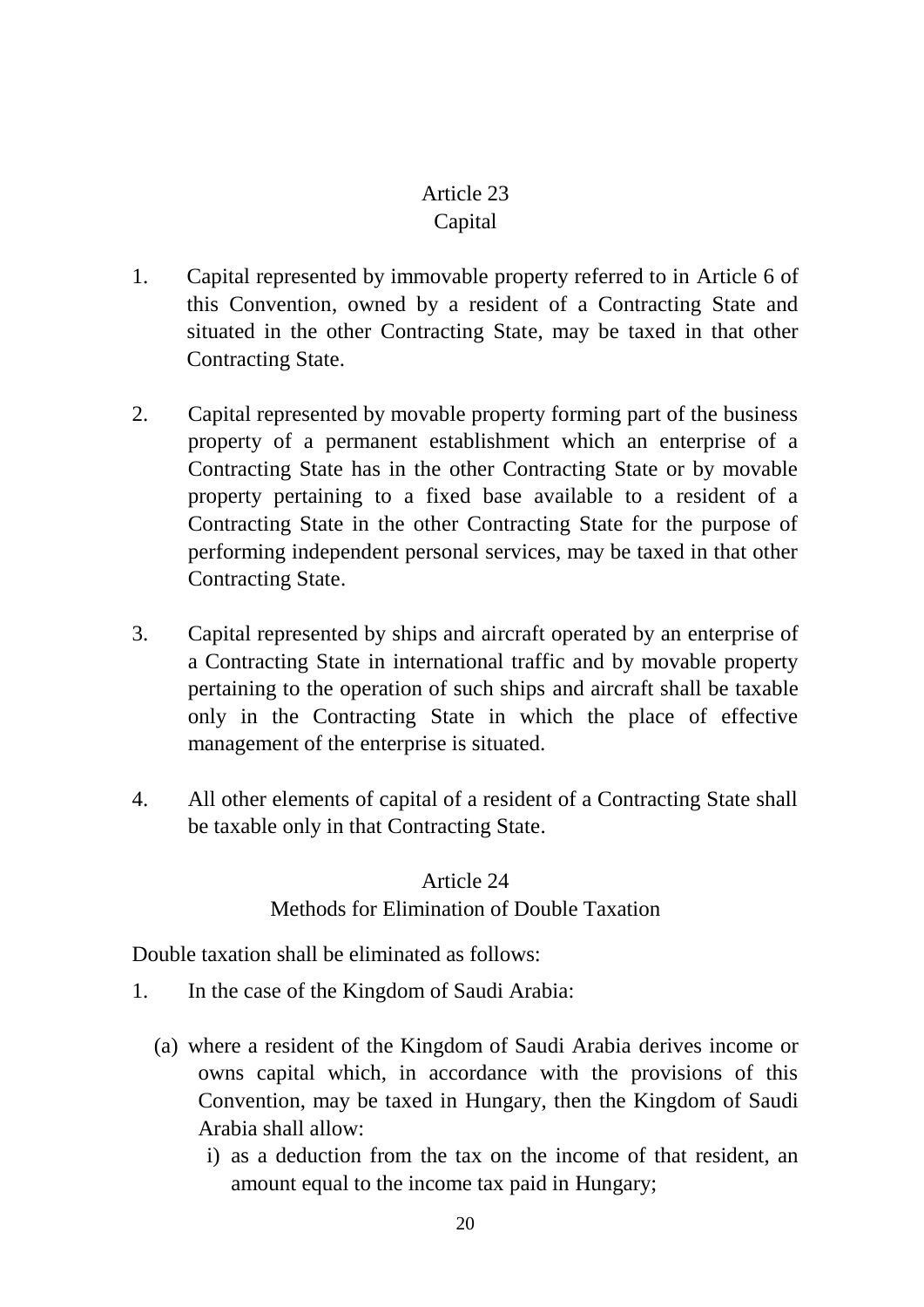ii) as a deduction from the tax on capital of that resident, an amount equal to the tax on capital paid in Hungary;

Such deduction in either case shall not, however, exceed that part of the income tax or capital tax, as computed before the deduction is given, which is attributable, as the case may be, to the income or the capital which may be taxed in Hungary.

- (b) the methods for elimination of double taxation will not prejudice to the provisions of the Zakat collection regime as regards Saudi nationals resident in the Kingdom of Saudi Arabia.
- 2. In the case of Hungary:
	- (a) where a resident of Hungary derives income or owns capital which, in accordance with the provisions of this Convention may be taxed in the Kingdom of Saudi Arabia, Hungary shall, subject to the provisions of subparagraph (b) and paragraph 3, exempt such income or capital from tax;
	- (b) where a resident of Hungary derives items of income which, in accordance with the provisions of Article 10 or 12, may be taxed in the Kingdom of Saudi Arabia, Hungary shall allow as a deduction from the tax on the income of that resident an amount equal to the tax paid in the Kingdom of Saudi Arabia. Such deduction shall not, however, exceed that part of the tax, as computed before the deduction is given which is attributable to such items of income derived from the Kingdom of Saudi Arabia;
	- (c) the provisions of paragraphs (a) shall not apply to income derived or capital owned by a resident of a Contracting State where the other Contracting State applies the provisions of this Convention to exempt such income or capital from tax or applies the provisions of paragraph 2 of Article 10 or 12 to such income.
- 3. Where in accordance with any provision of the Convention income derived or capital owned by a resident of a Contracting State is exempt from tax in that State, such State may nevertheless, in calculating the amount of tax on the remaining income or capital of such resident, take into account the exempted income or capital.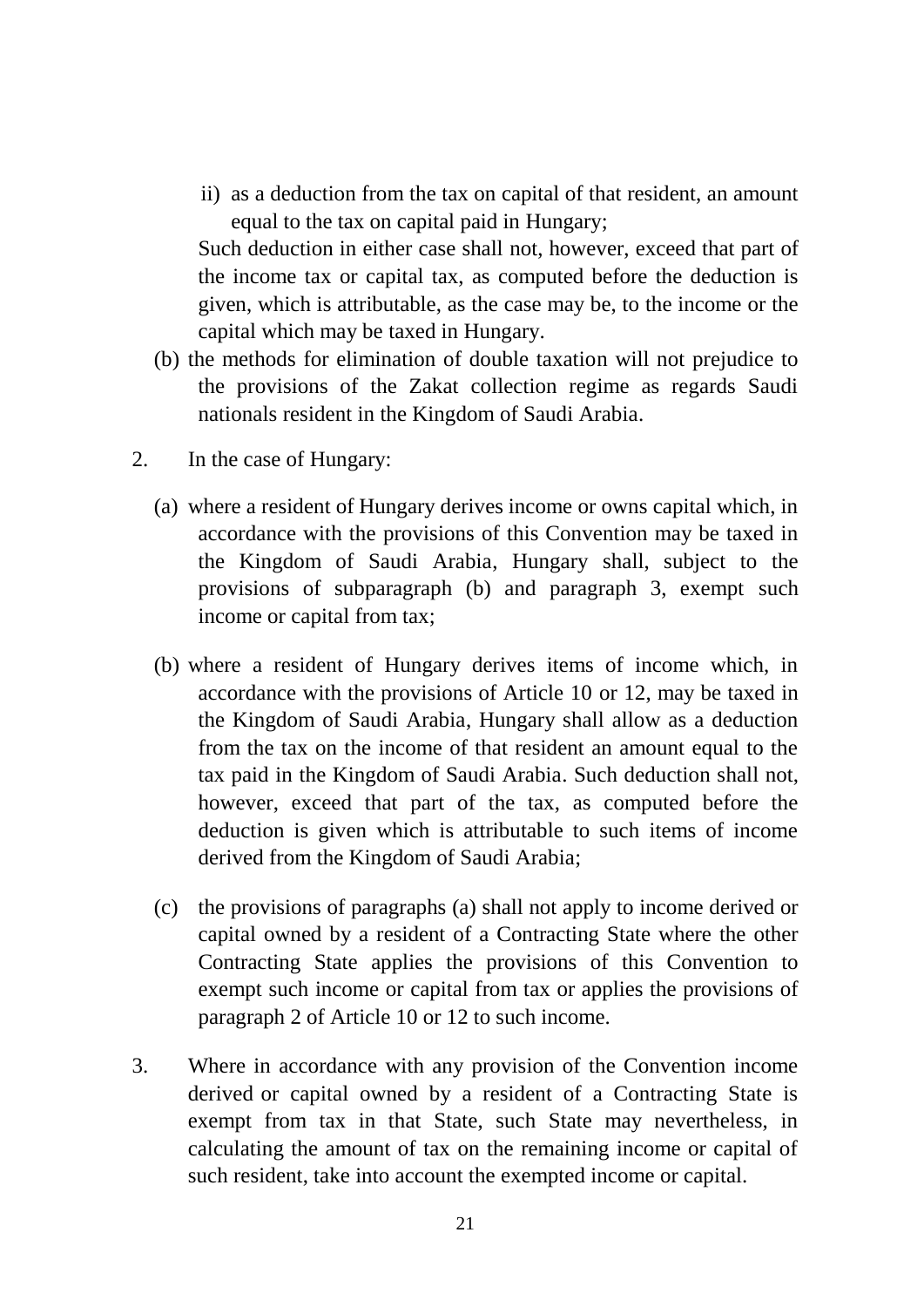# Article 25 Mutual Agreement Procedure

- 1. Where a person considers that the actions of one or both of the Contracting States result or will result for him in taxation not in accordance with the provisions of this Convention, he may, irrespective of the remedies provided by the domestic law of those States, present his case to the competent authority of the Contracting State of which he is a resident. The case must be presented within three years from the first notification of the action resulting in taxation not in accordance with the provisions of this Convention.
- 2. The competent authority shall endeavour, if the objection appears to it to be justified and if it is not itself able to arrive at a satisfactory solution, to resolve the case by mutual agreement with the competent authority of the other Contracting State, with a view to the avoidance of taxation which is not in accordance with this Convention. Any agreement reached shall be implemented notwithstanding any time limits in the domestic law of the Contracting States.
- 3. The competent authorities of both Contracting States shall endeavour to resolve by mutual agreement any difficulties or doubts arising as to the interpretation or application of this Convention. They may also consult together for the elimination of double taxation in cases not provided for in this Convention.
- 4. The competent authorities of the Contracting States may communicate with each other for the purpose of reaching an agreement in the sense of the preceding paragraphs.

# Article 26 Exchange of Information

1. The competent authorities of the Contracting States shall exchange such information as is foreseeably relevant for carrying out the provisions of this Convention or to the administration or enforcement of the domestic laws concerning taxes of every kind and description imposed on behalf of the Contracting States, or of their local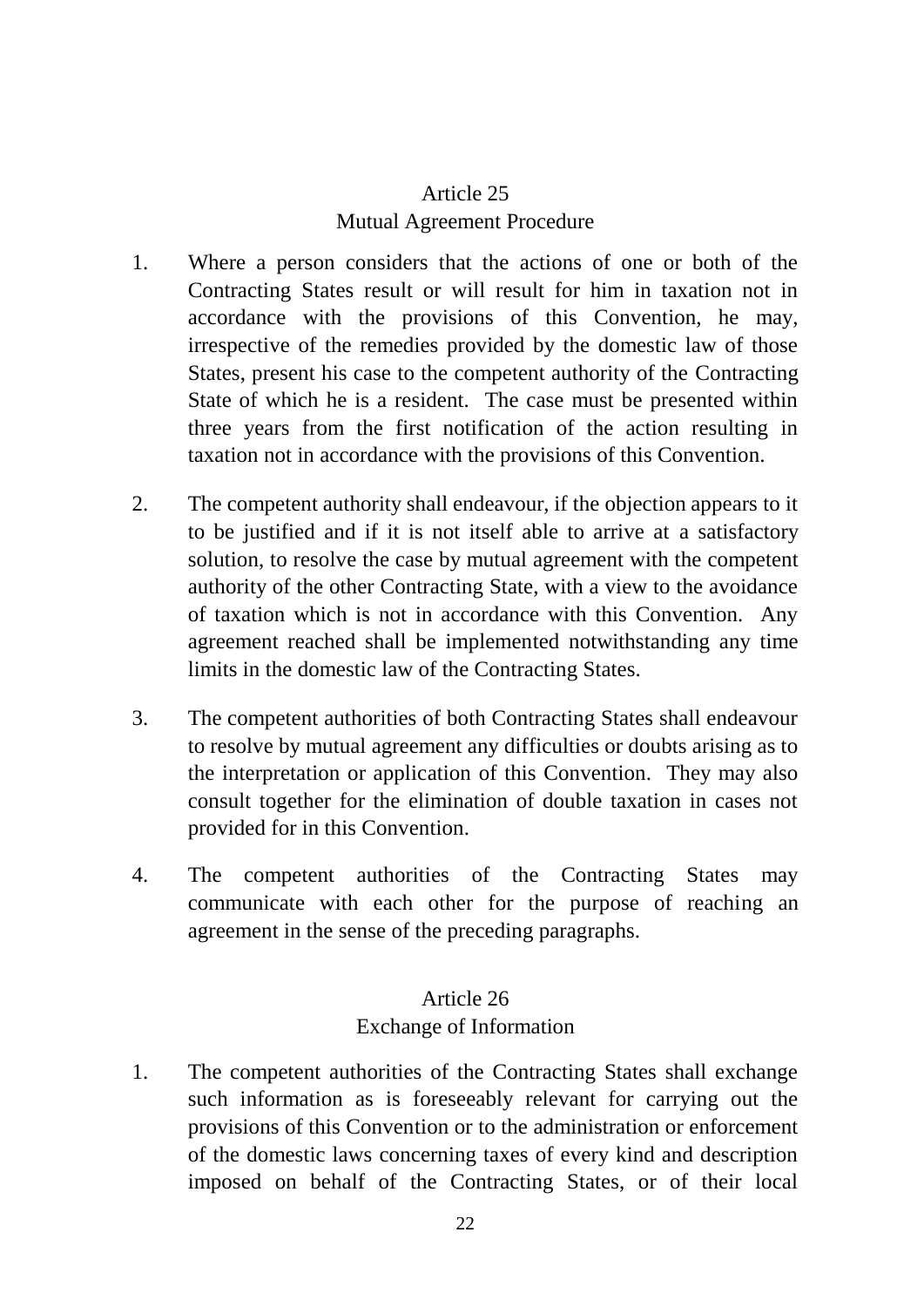authorities, insofar as the taxation thereunder is not contrary to the Convention. The exchange of information is not restricted by Articles 1 and 2 of this Convention.

- 2. Any information received under paragraph 1 of this Article by a Contracting State shall be treated as secret in the same manner as information obtained under the domestic laws of that State and shall be disclosed only to persons or authorities (including courts and administrative bodies) concerned with the assessment or collection of, the enforcement or prosecution in respect of, the determination of appeals in relation to the taxes referred to in paragraph 1 of this Article, or the oversight of the above. Such persons or authorities shall use the information only for such purposes. They may disclose the information in public court proceedings or in judicial decisions.
- 3. In no case shall the provisions of paragraphs 1 and 2 of this Article be construed so as to impose on a Contracting State the obligation:
	- (a) to carry out administrative measures at variance with the laws and administrative practice of that or of the other Contracting State;
	- (b) to supply information which is not obtainable under the laws or in the normal course of the administration of that or of the other Contracting State;
	- (c) to supply information which would disclose any trade, business, industrial, commercial or professional secret or trade process, or information the disclosure of which would be contrary to public policy (ordre public).
- 4. If information is requested by a Contracting State in accordance with this Article, the other Contracting State shall use its information gathering measures to obtain the requested information, even though that other State may not need such information for its own tax purposes. The obligation contained in the preceding sentence is subject to the limitations of paragraph 3 of this Article but in no case shall such limitations be construed to permit a Contracting State to decline to supply information solely because it has no domestic interest in such information.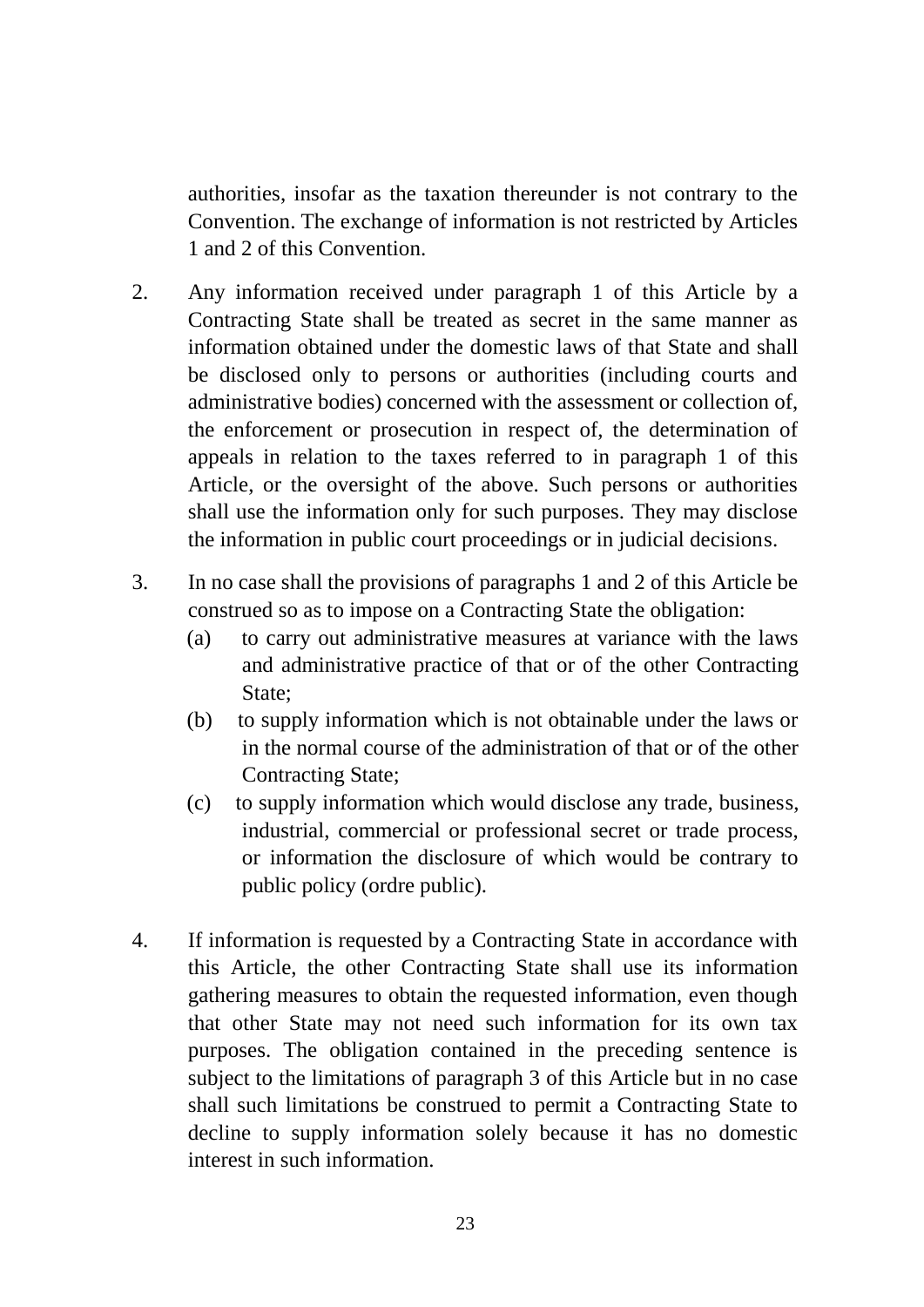5. In no case shall the provisions of paragraph 3 of this Article be construed to permit a Contracting State to decline to supply information solely because the information is held by a bank, other financial institution, nominee or person acting in an agency or a fiduciary capacity or because it relates to ownership interests in a person.

#### Article 27

#### Members of Diplomatic Missions and Consular Posts

Nothing in this Convention shall affect the fiscal privileges of members of diplomatic missions or consular posts under the general rules of international law or under the provisions of special agreements.

#### Article 28

#### Miscellaneous Provisions

Nothing in this Convention shall affect the application of the domestic provisions of a Contracting State to prevent tax evasion and tax avoidance if the competent authority of that Contracting State determines that the main purpose or one of the main purposes of a resident of the other Contracting State or a person connected with such resident was to obtain the benefits of this Convention. The Contracting States may consult each other before a resident of a Contracting State is denied relief from taxation in the other Contracting State by reason of the preceding sentence.

#### Article 29

#### Entry into Force

- 1. Each of the Contracting States shall notify to the other through diplomatic channels the completion of the procedures required by its law for the entry into force of this Convention. This Convention shall enter into force on the first day of the second month following the month in which the latter of these notifications was received.
- 2. The provisions of this Convention shall apply:
	- (a) with regard to taxes withheld at source, in respect of amounts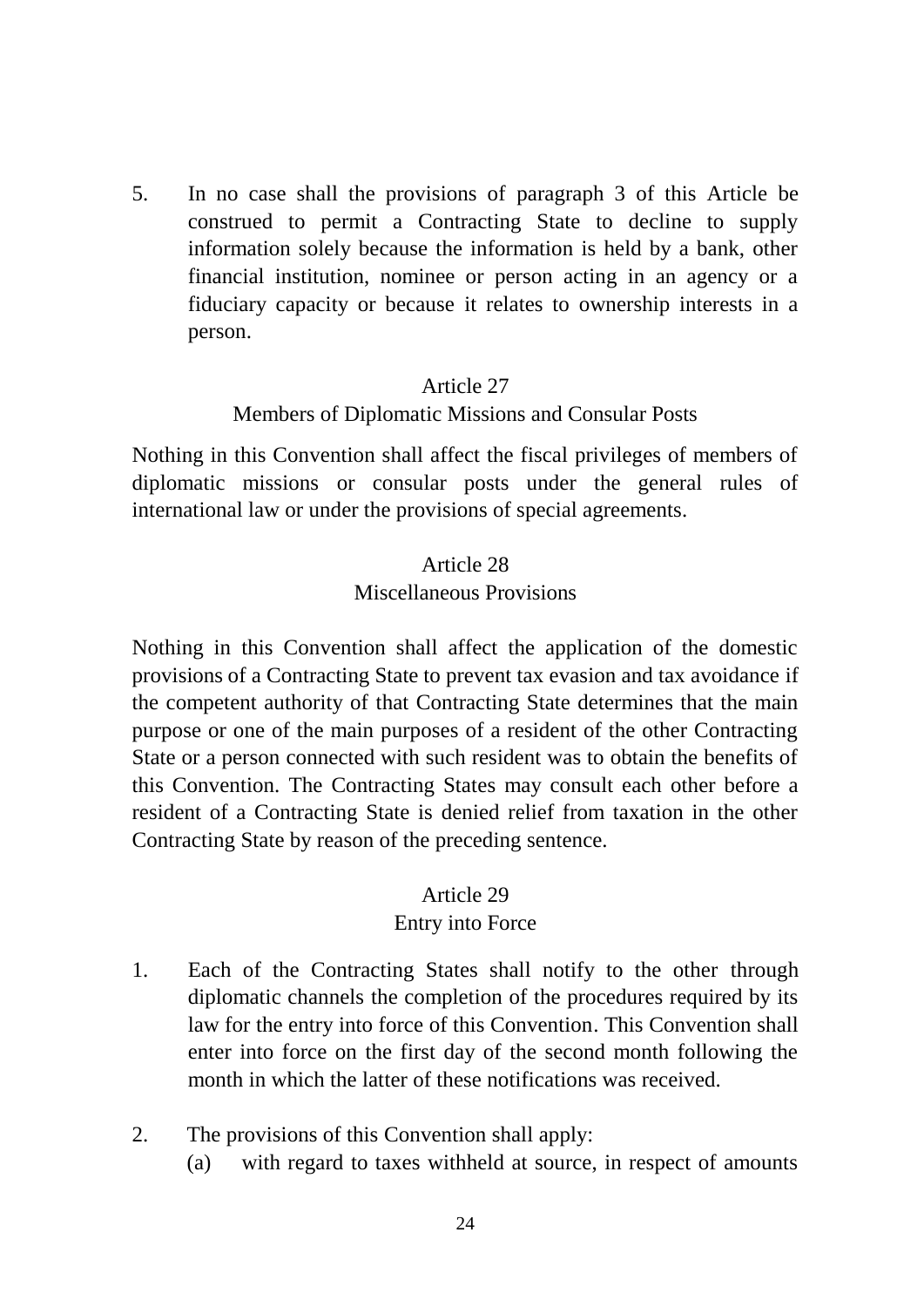paid on or after the first day of January next following the date upon which this Convention enters into force; and

(b) with regard to other taxes, in respect of taxable years beginning on or after the first day of January next following the date upon which this Convention enters into force.

#### Article 30

#### Termination

- 1. This Convention shall remain in force indefinitely but either of the Contracting States may terminate this Convention through diplomatic channels, by giving to the other Contracting State written notice of termination not later than 30 June of any calendar year starting five years after the year in which this Convention entered into force.
- 2. In such event this Convention shall cease to apply:
	- (a) with regard to taxes withheld at source, in respect of amounts paid after the end of the calendar year in which such notice is given; and
	- (b) with regard to other taxes, in respect of taxable years beginning after the end of the calendar year in which such notice is given.

In witness whereof the undersigned, being duly authorized thereto, have signed this Convention.

Done in duplicate at Riyadh on this  $23<sup>rd</sup>$  day of Jumada First 1435h Corresponding to  $24<sup>th</sup>$  day of March 2014, in the Arabic, Hungarian and English languages, all texts being equally authentic. In case of divergence of interpretation, the English text shall prevail.

| For the Government of the | <b>For the Government of Hungary</b> |
|---------------------------|--------------------------------------|
| Kingdom of Saudi Arabia   |                                      |

**Ibrahim A. Al-Assaf Minister of Finance** 

**Mihaly Varga Minister of National Economy**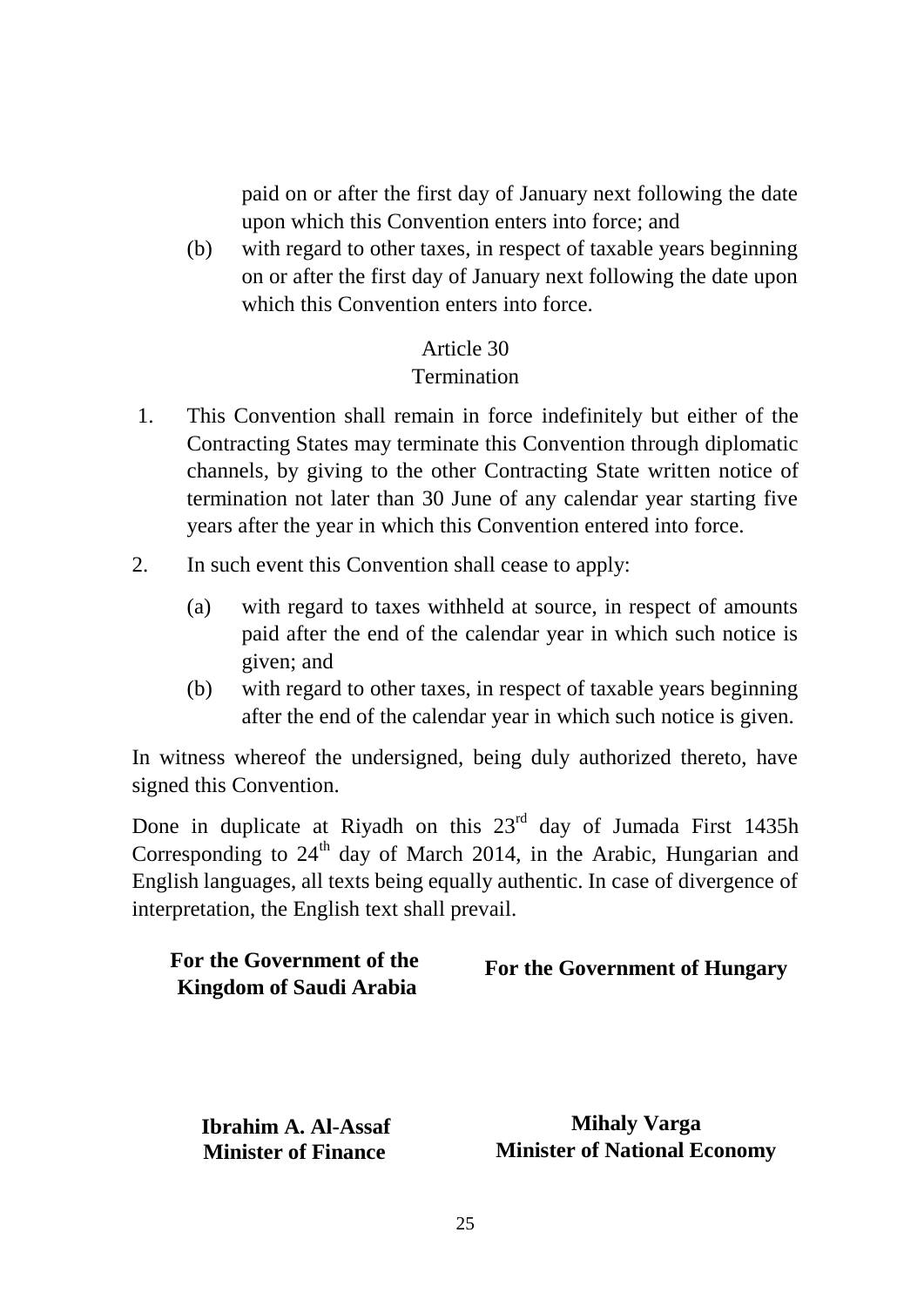## **PROTOCOL**

At the signing of the Convention between the Government of the Kingdom of Saudi Arabia and the Government of Hungary for the Avoidance of Double Taxation and the Prevention of Tax Evasion with respect to Taxes on Income and on Capital, the Government of the Kingdom of Saudi Arabia and the Government of Hungary have agreed that the following provisions shall form an integral part of the Convention.

- 1. It is understood that the term "place of effective management" as used in the Convention means the permanent place where higher policies, key management and commercial decisions, that are necessary for the conduct of the whole enterprise's business, are normally and regularly made.
- 2. With reference to Article 4 of the Convention, it is understood that the term "resident of a Contracting State" also includes any person organized under the laws of a Contracting State, that is not liable to tax in that State and is established and maintained in that State either:
	- (a) exclusively for a religious, charitable, educational, scientific or other similar public purpose; or
	- (b) to provide pensions or other similar remuneration to employees.
- 3. With reference to Article 7 of the Convention, it is understood that:
	- (a) the business profits derived by an enterprise of a Contracting State from the exportation of merchandise to the other Contracting State shall not be taxed in that other Contracting State. Where export contracts include other activities carried on through a permanent establishment in the other Contracting State profits derived from such activities may be taxed in the other Contracting State;
	- (b) the term "business profits" includes, but is not limited to income derived from manufacturing, mercantile, banking, insurance, operation of inland transportation, furnishing of services and rental of movable property. Such a term does not include the performance of personal services by an individual either as an employee or in an independent capacity.